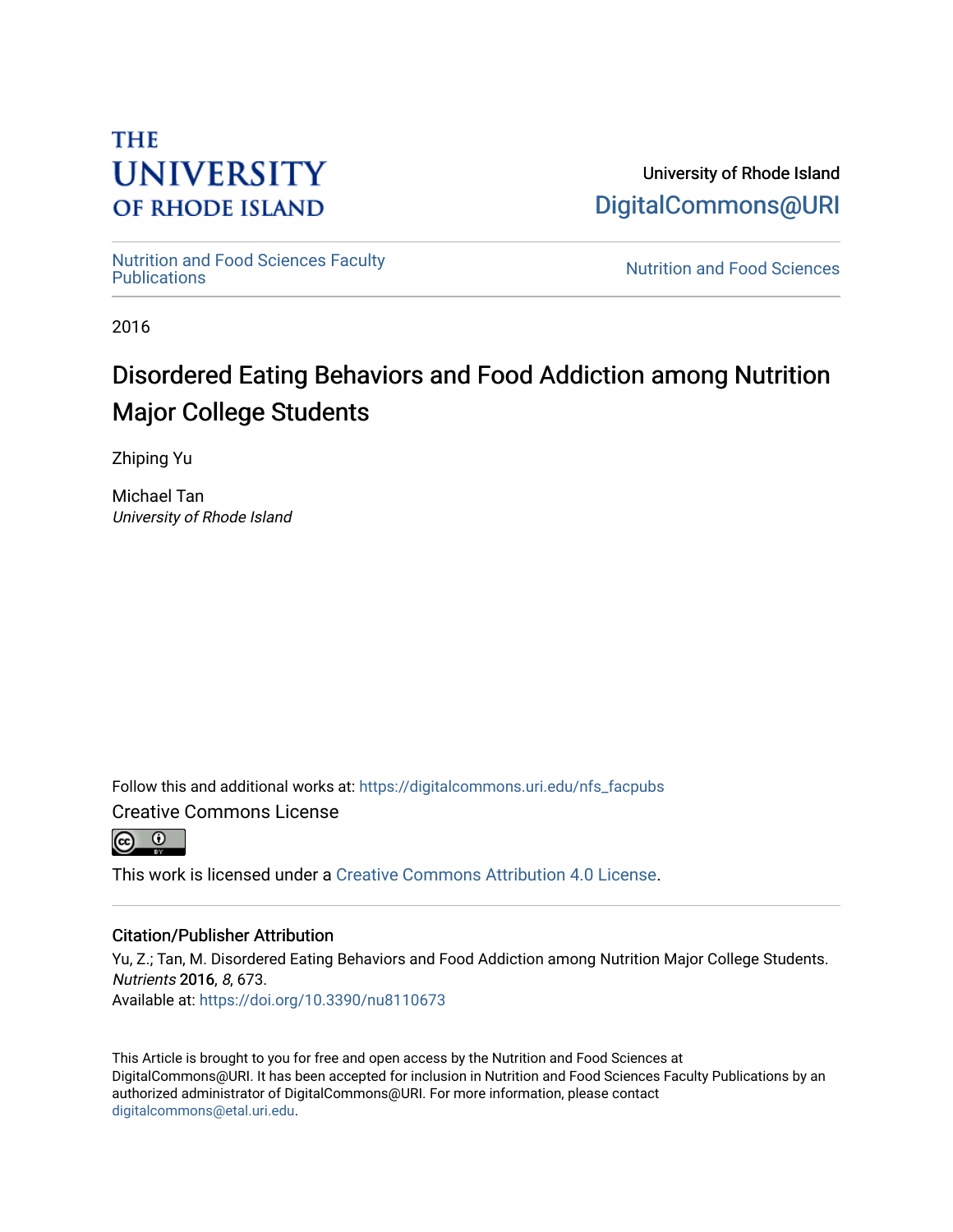

*Article*



# **Disordered Eating Behaviors and Food Addiction among Nutrition Major College Students**

**Zhiping Yu 1,\* and Michael Tan <sup>2</sup>**

- <sup>1</sup> Department of Nutrition and Dietetics, University of North Florida, Jacksonville, FL 32224, USA<br><sup>2</sup> Department of Nutrition and Food Sciences, University of Phode Johnd, Kingston, PL02831, US
- <sup>2</sup> Department of Nutrition and Food Sciences, University of Rhode Island, Kingston, RI 02881, USA; MichaelATan@gmail.com
- **\*** Correspondence: z.yu@unf.edu; Tel.: +1-904-620-1442; Fax: +1-904-620-1942

Received: 3 August 2016; Accepted: 17 October 2016; Published: 26 October 2016

**Abstract:** Evidence of whether nutrition students are free from food-related issues or at higher risk for eating disorders is inconsistent. This study aimed to assess disordered eating behaviors and food addiction among nutrition and non-nutrition major college students. Students (*n* = 967, ages 18–25, female 72.7%, white 74.8%) enrolled at a public university completed online demographic characteristics surveys and validated questionnaires measuring specific disordered eating behaviors. Academic major category differences were compared. Additionally, high risk participants were assessed by weight status and academic year. Overall, 10% of respondents were a high level of concern for developing eating disorders. About 10.3% of respondents met criteria for food addiction. In addition, 4.5% of respondents had co-occurrence of eating disorder risk and food addiction risk out of total respondents. There were no significant differences in level of concern for developing an eating disorder, eating subscales, or food addiction among academic majors. The percentage of high risk participants was lower in the underweight/normal weight group than in the overweight/obese group in health-related non-nutrition major students but not in nutrition students. Early screening, increasing awareness, and promoting healthy eating habits could be potential strategies to help treat and prevent the development of disorders or associated health conditions in nutrition as well as non-nutrition students.

**Keywords:** eating disorder; disordered eating behaviors; food addiction; nutrition students

#### **1. Introduction**

Eating disorders (ED) are defined by persistent disturbed eating behaviors that result in altered consumption or absorption of food and physical or psychological dysfunction [\[1\]](#page-14-0). Individuals who do not meet criteria for an eating disorder may engage in some forms of disordered eating behaviors (e.g., binge eating, restraint, emotional eating, disinhibition, strict dieting, and controlling body weight and shape through inappropriate compensatory behaviors), which are all risk factors for eating disorders [\[2,](#page-14-1)[3\]](#page-14-2). Eating disorders commonly begin in adolescence and young adulthood, a life stage associated with stressful events such as leaving home for college [\[4,](#page-14-3)[5\]](#page-14-4). Studies have shown the prevalence estimates of eating disorders among college-aged students have ranged from 8% to 20.5% [\[6–](#page-14-5)[8\]](#page-14-6). Alarmingly, a significant portion of college-aged students who do display signs of EDs have neither been diagnosed, nor do they seek treatment [\[7\]](#page-14-7). Screening and early detection of disordered eating behaviors among college students seems to be a significant need.

Unhealthy eating practices such as dieting, fasting, vomiting, and abusing laxatives are factors that can affect the development of disordered eating behaviors [\[9\]](#page-14-8). As part of a multidisciplinary approach, nutrition counseling plays a significant role in the treatment of eating disorders and related complications [\[10](#page-14-9)[,11\]](#page-14-10). With professional training in meal planning, healthy eating habits, and attitudes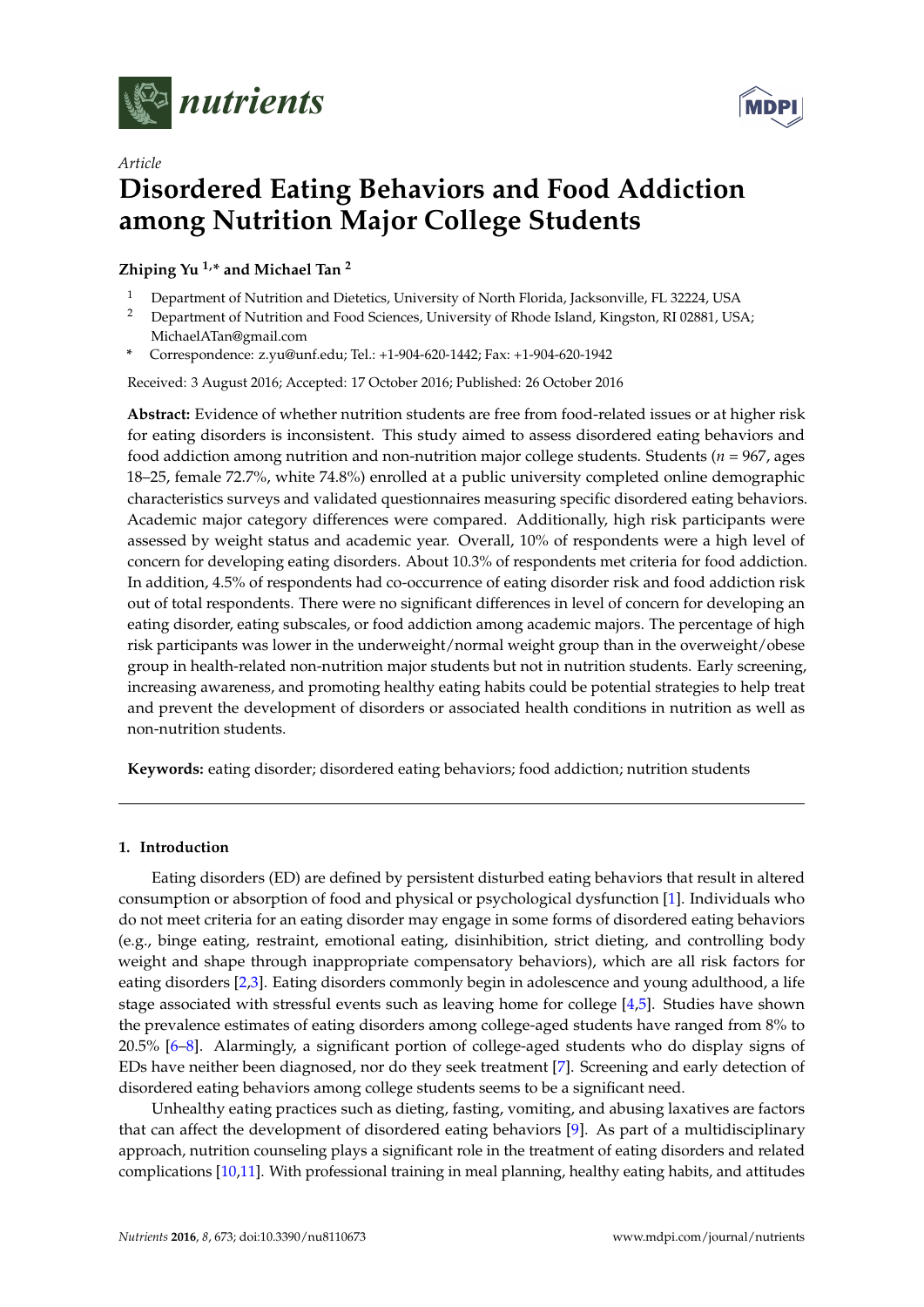towards weight control at school, students majoring in nutrition might be at less risk for disordered eating behaviors than non-nutrition majors.

However, there exists a belief that nutrition students initiate their studies as motivation to deal with their own disordered eating behaviors. These behaviors could potentially pre-exist their nutrition studies but could also be the result of an overstressed concern with eating healthily during their coursework [\[12\]](#page-14-11). Globally, eating disorders are concerning in nutrition faculties. An international study revealed that 77% of nutrition professionals (e.g., professors, teachers, dietitians) from 14 countries felt eating disorders were a concern for nutrition students [\[13\]](#page-14-12). Several studies indeed suggested the prevalence of eating disorders in college students studying nutrition is higher than in students studying other majors [\[14–](#page-14-13)[16\]](#page-14-14). In a study comparing eating behavior between Portuguese undergraduate nutrition students and students attending other courses, nutrition students presented higher restraint and binge eating than students from other courses [\[14\]](#page-14-13). In another study conducted in South Africa, a higher prevalence eating disorder risk in first-year nutrition and dietetic students was reported when compared to other non-nutrition related students  $(33.3\% \text{ vs. } 16.9\%; p = 0.059)$  [\[17\]](#page-14-15).

Other studies have reported different findings. In a study with data from 189 female Portuguese students aged 18–25 years old, there was no difference in risk of ED development between students majoring in nutrition and other health-related majors or non-health-related majors [\[18\]](#page-14-16). Another study collected data from 773 Turkish undergraduate students and reported that students studying Physical Education and Sports had a higher tendency for abnormal eating behavior and more concern for body shape than students studying Nutrition and Dietetics or Social Science [\[19\]](#page-14-17). In a cross-sectional comparison of nutrition students in Germany, nutrition students were inclined to restrict food intake for weight control; however, they did not display more disordered eating patterns compared to other students. Interestingly, they tended to adopt healthier food choices as they progressed through their nutrition studies [\[12\]](#page-14-11).

Eating habits for college students are a topic of interest because the greatest increase in overweight and obesity occurs between the ages of 18–29 according to the Behavioral Risk Factor Surveillance System [\[20\]](#page-14-18). Additionally, data from the 1995 College Health Risk Behavior Survey, suggests diet and physical activity levels during college predispose this population to future health issues [\[20\]](#page-14-18). In a study of 764 college freshmen at an independent American university, 50% reported eating high-fat or fast food three or more times during the previous week [\[20\]](#page-14-18). These foods have been shown to promote addiction-like deficits in the brain reward function and may lead to overeating and obesity [\[21\]](#page-14-19). Food Addiction (FA) is a term that has been used to describe an abnormal pattern of compulsive consumption of certain types of foods such as foods high in sugar, fat, and/or salt [\[22–](#page-14-20)[27\]](#page-15-0). Food addiction in humans is usually defined and measured by Yale Food Addiction Scale (YFAS), a 25 self-reported questions assessment tool, based on the Diagnostic and statistical Manual for Mental Disorders-IV (DSM-IV) criteria for substance dependence [\[23,](#page-15-1)[28\]](#page-15-2). There are seven addiction symptoms for substance dependence according to DSM-IV. The diagnostic criteria for food addiction is three or more addiction symptoms are endorsed and criteria for a clinically significant impairment or distress is met [\[23,](#page-15-1)[29\]](#page-15-3). According to a systematic review of 25 studies including 196,211 participants published in 2014, food addiction prevalence ranged from 7.8% to 25% for young adults (younger than 35 years old), with an average of 17% [\[29\]](#page-15-3). In populations with disordered eating, the average prevalence of food addiction rose to 57.6% [\[29\]](#page-15-3). Comparatively, for those without an eating disorder, food addiction was only 16.2% [\[29\]](#page-15-3). Food addiction prevalence was also twice as high in the overweight/obese population compared to those with a healthy BMI (24.9% and 11.1% respectively) [\[29\]](#page-15-3). In a study conducted with Chilean students aged 18–39, 11% met the criteria for food addiction when using the YFAS [\[30\]](#page-15-4). This study also observed a higher prevalence of food addiction (30%) among those who were classified as obese [\[30\]](#page-15-4). Yet another study showed prevalence of food addiction, according to YFAS criteria, to be 8.8% among junior college students [\[31\]](#page-15-5). There is evidence of large overlap between food addiction and binge eating. Among obese subjects with Binge Eating Disorder (BED), 56.8% of participants met the criteria for food addiction in one study [\[32\]](#page-15-6) and 41.5% met the criteria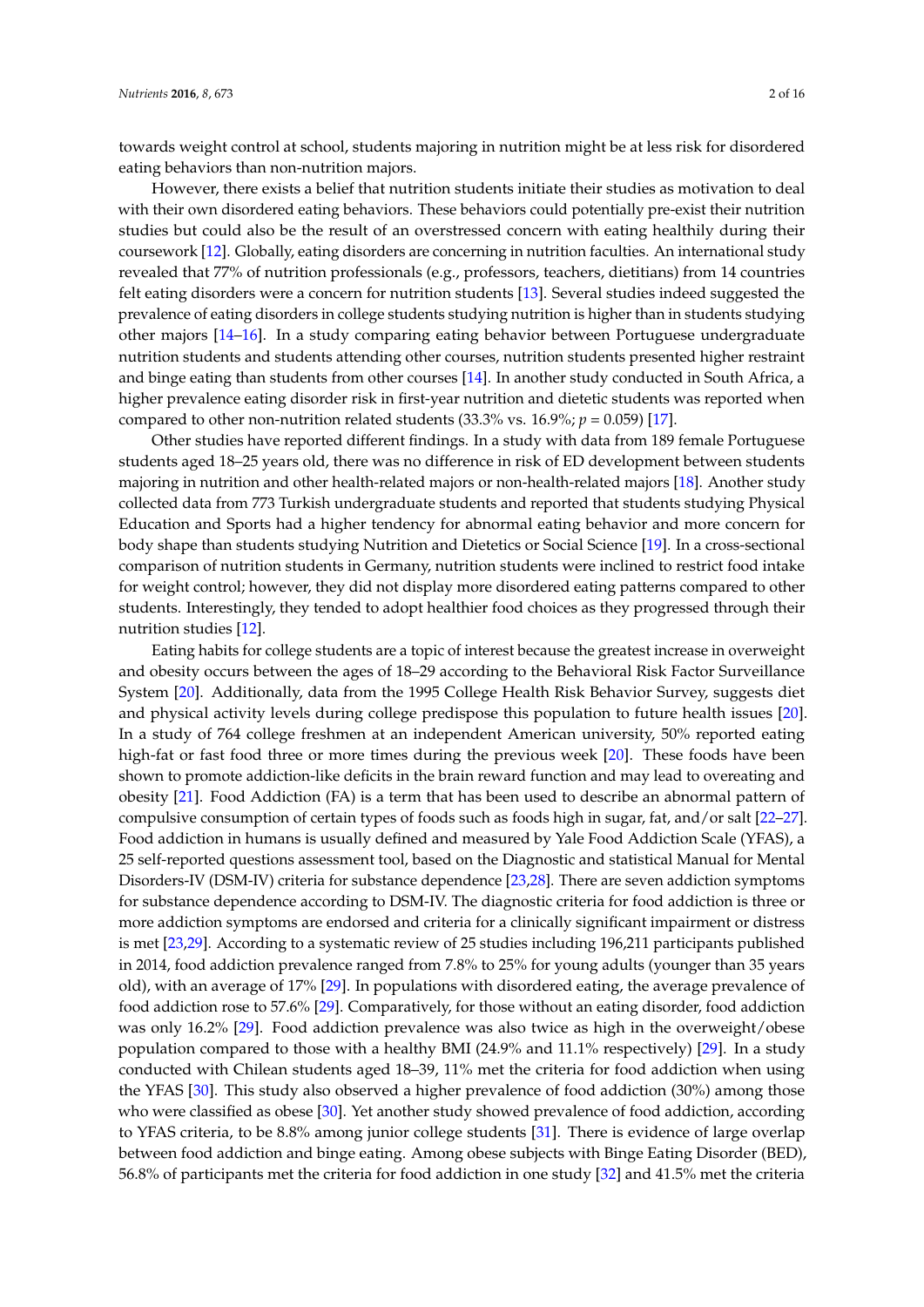in another study in a racially diverse population [\[33\]](#page-15-7). In another study, 100% of participants with current Bulimia Nervosa (BN) met FA criteria while 30% of participants with remitted BN did [\[34\]](#page-15-8). In addition, the co-occurrence of food addiction with eating disorders appears to be associated with worse clinical conditions and symptoms [\[35,](#page-15-9)[36\]](#page-15-10). To date, no food addiction has been assessed among nutrition major college students yet. Regarding disordered eating relative to weight status, studies are inconsistent. In one study conducted on 548 college-aged women, no association was found between being overweight and having an eating disorder [\[37\]](#page-15-11). However, another study, focused on 715 female undergraduate students, did show an association between higher BMI and binge eating disorder as well as severity of binge eating symptoms [\[38\]](#page-15-12). we status, status, studies are inconsistent. In one study conducted on  $\beta$ 

as severity of single earing by inplomistics. college students in a public university in the United States and to determine if there are any significant eating behavior differences between nutrition and non-nutrition major students. The food addiction prevalence was assessed and the difference between nutrition and non-nutrition major students was compared. Disordered eating behaviors and food addiction prevalence were also assessed in different weight status groups and academic years among college students. The ann of the current study, was to assess the prevalence or disordered eating behaviors and

### **2. Materials and Methods** and academic years and academic years and academic years and academic years and according to  $\mathbf{z}$  and  $\mathbf{z}$  and  $\mathbf{z}$  and  $\mathbf{z}$  and  $\mathbf{z}$  and  $\mathbf{z}$  and  $\mathbf{z}$  and  $\mathbf{z}$  an

### **2.1. Samples**

College students, ages 18–25, enrolled for spring 2014 term at a public university in Florida, United *2.1. Samples* States were recruited through campus email. The email was sent out by the Academic Affair of the university via the Qualtrics email system to all college students aged 18–25 years old. If students agreed to participate, by clicking on the individual link in the email announcement, they will be instructed to complete informed consent and the survey through Qualtrics system. They were also instructed to print a copy of the consent document for their records. The survey link was active for two weeks from the date sent. To encourage nutrition major students to participate, faculty in the department of Nutrition and Dietetics were encouraged to reward bonus points for student participation. No other type of incentive was given to participants. Among 9912 college students to which questionnaires were sent, 967 respondents finished all questionnaires (response rate 9.8%). Six respondents were excluded from analysis due to incompleteness of questionnaires. Final respondents included in the analysis were 96[1](#page-3-0) participants. Figure 1 provides details on response rate. and romanalysis due to incomplements of questionnaires. Final respondents included in

<span id="page-3-0"></span>

**Figure 1.** Study profile.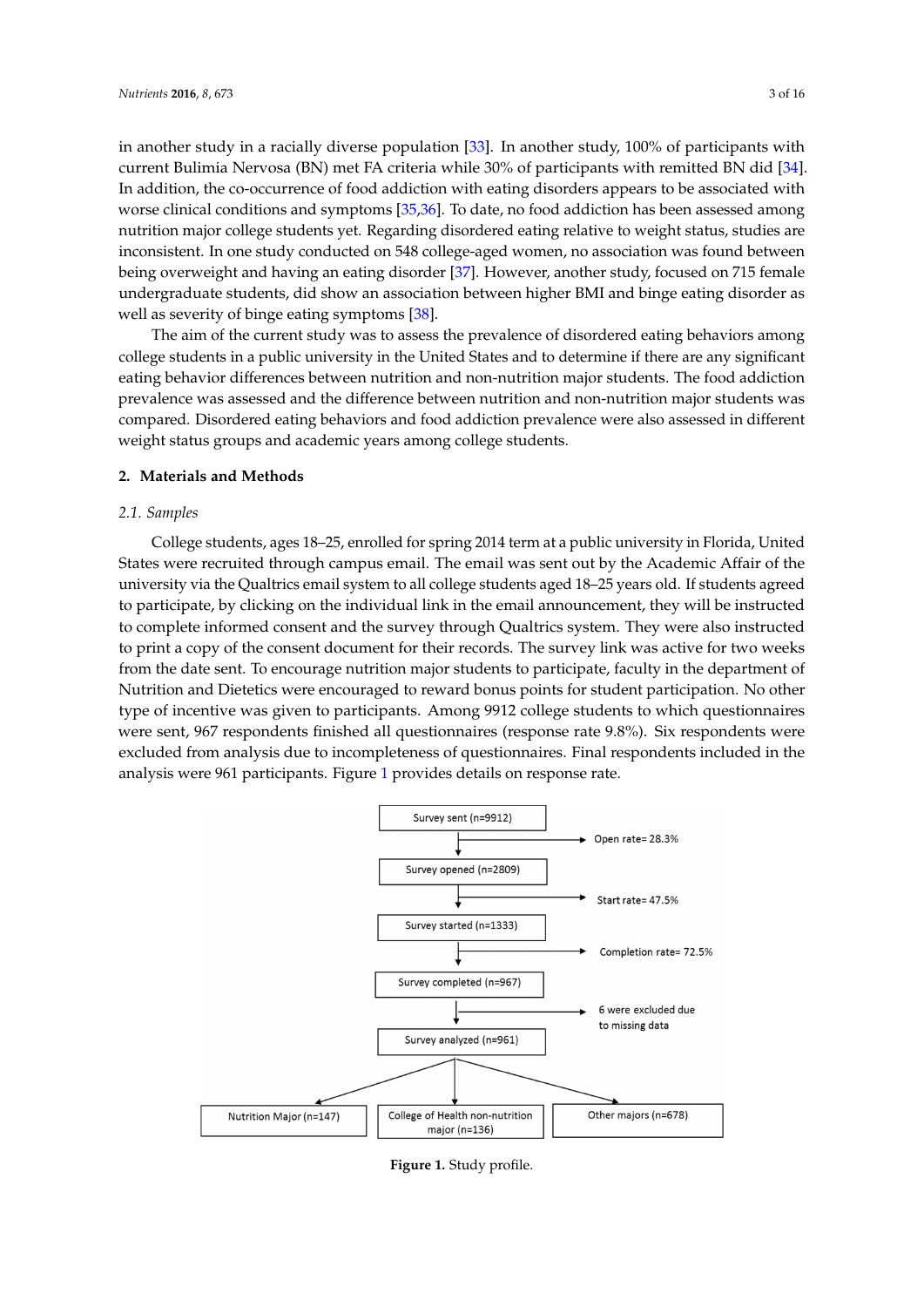Participants were classified as three groups: nutrition major (students majoring in Nutrition and Dietetics), non-nutrition health majors (students studying other majors in the College of Health, e.g., nursing, public health, health administration, and clinical and movement science), and other majors (all other majors outside College of Health). Previous studies have reported different tendency for abnormal eating behaviors or body concerns between health-related non-nutrition majors and nutrition major [\[19](#page-14-17)[,39\]](#page-15-13). Therefore, current study distinguished these two groups and included three academic major groups. This study was approved by the university's IRB committee on 27 February 2014 (UNF IRB number: 554391-2).

#### *2.2. Measures*

Four measures were used. The first measure assessed participants' basic demographic characteristics, such as age, sex, height, weight, and race/ethnicity. Three other validated measures were used to assess specific disordered eating behaviors.

The Eating Attitude Test (EAT-26) is a widely used 26-item screening tool which assesses a broad range of symptoms of Anorexia Nervosa or Bulimia Nervosa. The EAT-26 alone does not yield a specific diagnosis for an eating disorder; however, it is a good first step to use the screening process. Study has shown it to be useful in assessing "eating disorder risk" [\[40\]](#page-15-14). EAT-26 contains three sub-scales: dieting (13 items), bulimia and food preoccupation (6 items), and oral control (7 items) [\[41\]](#page-15-15). The dieting scale relates to the avoidance of fattening foods and a preoccupation with thinness [\[42\]](#page-15-16). The bulimia and food preoccupation scale relates to food thoughts and bulimia [\[42\]](#page-15-16). The oral control scale relates to displaying self-control around food and the perceived pressures from others to eat more and gain weight [\[42\]](#page-15-16). The subscale scores are computed by summing all items assigned to that subscale. A total score is the sum of all three subscale scores. Higher EAT total scores indicate higher risk for eating disorders. An EAT score  $\geq 20$  is considered a positive EAT score, i.e., greater possibility of an eating disorder [\[43\]](#page-15-17).

The Three Factor Eating Questionnaire (TFEQ-R18) is an 18 item self-assessment tool to measure three dimensions of eating behaviors (cognitive restraint, disinhibition or uncontrolled eating, and emotional eating) [\[44,](#page-15-18)[45\]](#page-16-0). Cognitive restraint (six items) assesses the tendency to restrict food intake. Disinhibited eating (nine items) assesses the extent of loss of control over eating. Emotional eating (three items) assesses how emotions influence the perception of hunger and the urge to eat [\[44\]](#page-15-18). Strong association were obtained between the revised TFEQ scales and their corresponding factors [\[44\]](#page-15-18). Higher scores indicate higher cognitive restraint, uncontrolled eating, and a higher level of emotional eating. It was first developed for obesity research and is now widely used to investigate the links between restraint, eating disorders, and obesity [\[44,](#page-15-18)[45\]](#page-16-0). It is reported that all three dimensions (cognitive restraint, disinhibition, and emotional eating) are associated with binge eating [\[46\]](#page-16-1).

The Yale Food Addiction Scale (YFAS) is a 27-item tool that was developed in 2009 by modeling DSM-IV criteria for substance dependence and applying them to eating behaviors [\[23\]](#page-15-1). It measures seven food addiction symptoms: loss of control, persistent desire or unsuccessful repeated attempts to quit, large amount of time spent on substance, involvement in important activities given up, continued use despite problems, tolerance and withdrawal symptoms in eating behaviors, and attitudes about food preference [\[47\]](#page-16-2). Two scoring options are available: a symptom count score 0–7 and a dichotomous diagnostic score, assigned to individuals with three or more symptoms who also satisfy the clinical impairment criteria [\[29](#page-15-3)[,47\]](#page-16-2). Both scoring methods were used in the current study.

#### *2.3. Statistical Analysis*

Descriptive statistics including frequencies (n; %), means, and standard deviations (SD) were used. BMI was computed from self-reported weight and height (kg/m<sup>2</sup>). Participants were classified as underweight (BMI < 18.5 kg/m $^2$ ), normal weight (18.5 kg/m $^2 \leq \text{BMI} < 25$  kg/m $^2$ ), overweight (25 kg/m $^2$   $\leq$  BMI  $<$  30 kg/m $^2$ ), obese I (30 kg/m $^2$   $\leq$  BMI  $<$  35 kg/m $^2$ ), or obese II (BMI  $\geq$  35 kg/m $^2$ ). Height, weight, BMI, and continuous outcomes for eating behavior dimensions were compared using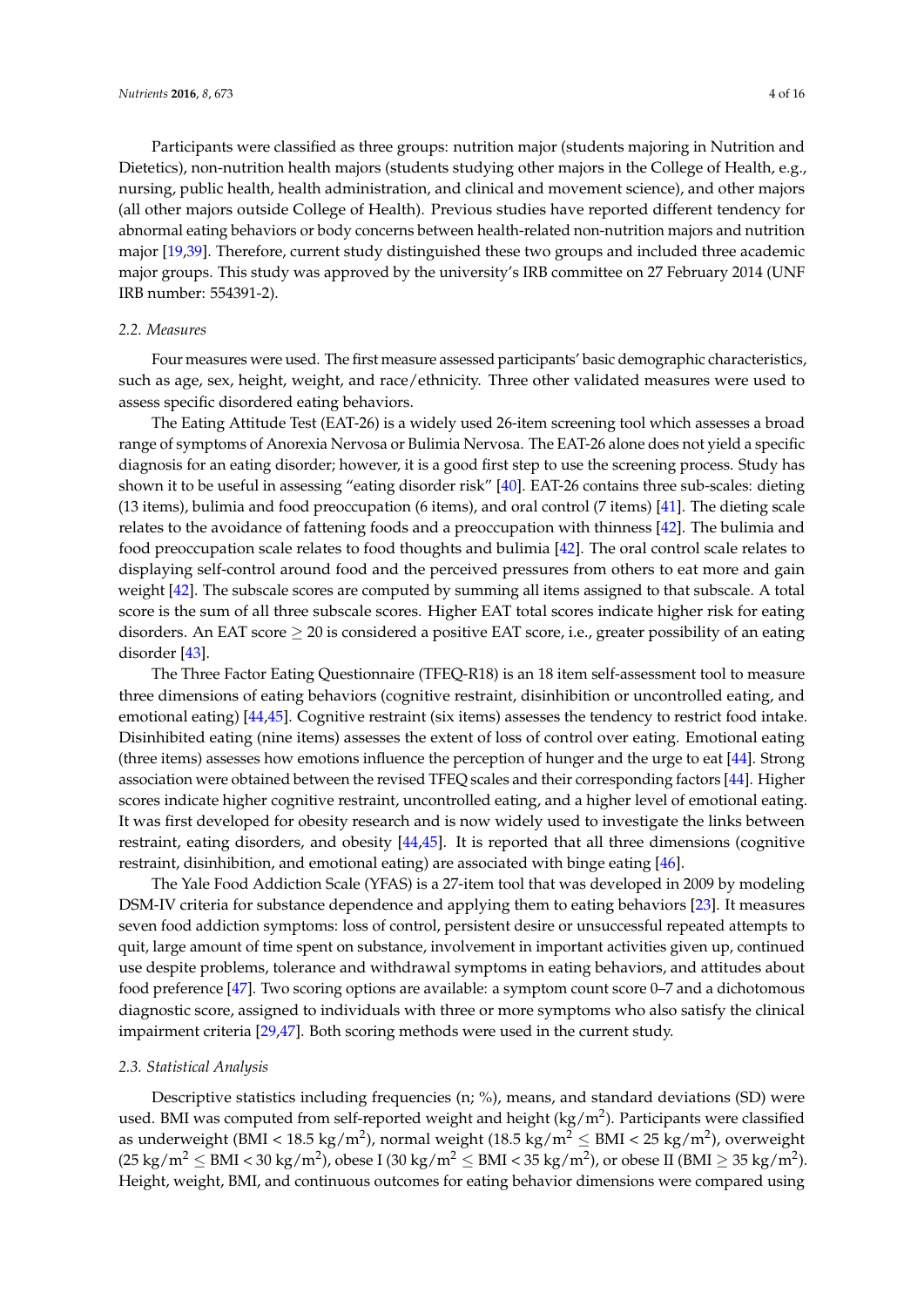one-way ANOVA among different academic major categories (nutrition students, non-nutrition health major students, and other major students) followed by Tukey's HSD Post Hoc tests. The group sizes were unequal, thus the harmonic mean of the group sizes was used. Category outcomes were compared using Chi-square tests among three different major categories. Respondents who were scored as high risk for eating disorders (EAT score  $\geq$  20) or who were diagnosed as food dependent (results from YFAS) were grouped into two BMI categories based on their weight status (underweight/normal vs. overweight/obese). Among-group difference and within-group difference between two weight status categories were analyzed using Chi-square tests. Those high risk respondents were also grouped into two academic categories based on their academic years (freshman or sophomore vs. junior or senior). Among- and within-group differences between two academic years categories were also analyzed using Chi-square tests. Co-occurrence of EAT score  $\geq 20$  and food addiction was also compared by weight status and by academic year category respectively using Chi-square tests. All analyses were performed using IBM SPSS Statistics for Windows, version 22.0. The significance level was set to  $\alpha = 0.05$ .

#### **3. Results**

#### *3.1. Respondent Characteristics*

As shown in Table [1,](#page-6-0) among 961 respondents whose data were analyzed, 147 participants were from nutrition and dietetics programs; 136 participants were from other non-nutrition majors within Brooks College of Health; and the remaining 678 participants were from other majors at the university. Seven hundred and three respondents (72.7%) were women. Seven hundred and twenty-one respondents (74.8%) were white. Six hundred and thirty participants (65.6%) were at a healthy weight (BMI 18.5–25). Respondents were fairly evenly distributed among all school years with a slightly higher percentage being juniors (36.9%). Compared to students studying other academic majors, nutrition majors included more women (84.4% vs. 69.2%, *p* < 0.0001) and those with a lower BMI (22.99 vs. 24.17, *p* < 0.05).

#### *3.2. Disordered Eating Behaviors and Food Addiction among Groups*

As shown in Table [2,](#page-7-0) many participants engaged in disordered eating behaviors. EAT results indicated that overall 96 respondents (10.0%) were of a high level of concern regarding eating, body weight and body shape. There were no significant differences among the three academic major categories in all three EAT behavioral dimensions. The Dieting Scale result ranging from 5.81 to 6.33 indicates a relatively low level of dieting behaviors among participants. The Bulimia/Food Preoccupation Scale result ranging from 1.12 to 1.49 indicates relatively low level of bulimia-related behaviors and food thoughts. The Oral Control Scale result ranging from 1.49 to 1.92 indicates strong self-control around food by all participants.

TFEQ-R18 provided data about restrained eating, uncontrolled eating, and emotional eating. Specifically, respondents had moderate restrained eating (12.8 to 12.9; min–max: 6–24), moderate uncontrolled eating (18.5–18.8; min–max: 9–36), and moderate emotional eating scale scores (6.4–6.5; min–max: 3–12). There were no significant differences on all eating scales among different academic majors.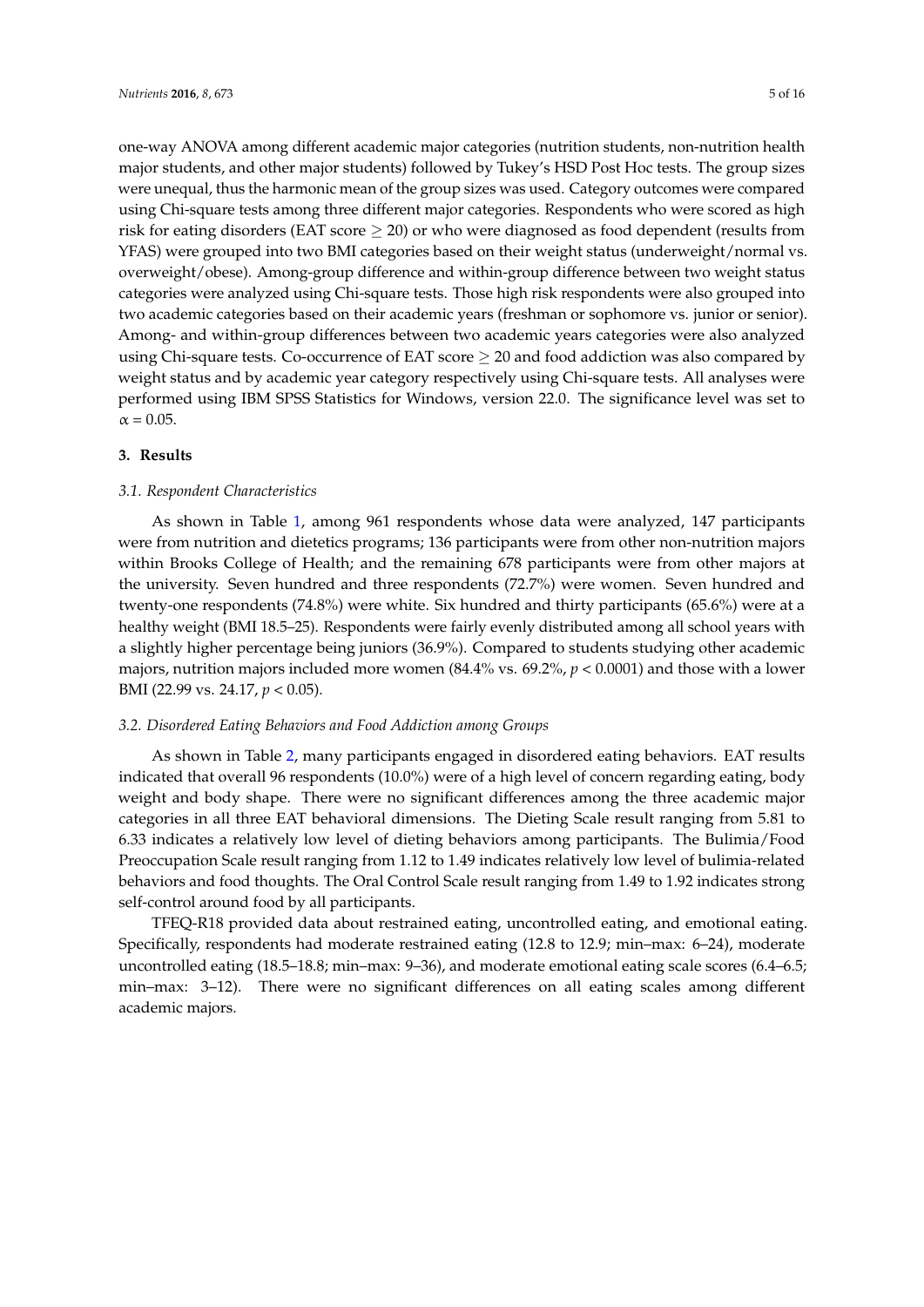|                           | All $(n = 961)$            | Nutrition ( $n = 147$ )         | COH <sup>#</sup> Non-Nutrition ( $n = 136$ ) | Other Majors ( $n = 678$ )      | $p$ -Value |
|---------------------------|----------------------------|---------------------------------|----------------------------------------------|---------------------------------|------------|
| Sex                       |                            |                                 |                                              |                                 |            |
| Male<br>Female            | 262 (27.2%)<br>699 (72.7%) | 23 $(15.6\%)$<br>124 (84.4%)    | 29 (21.5%)<br>$106(78.5\%)$                  | 209 (30.8%)<br>469 (69.2%)      | < 0.0001   |
| Height (inches) **        | $66.32 \pm 3.71$           | $65.44\pm3.16$ a                | $66.23 \pm 3.51$ <sup>a,b</sup>              | $66.53 \pm 3.83$ <sup>b</sup>   | < 0.01     |
| Weight (lbs) **           | $150.10 \pm 37.08$         | $140.38 \pm 27.78$ <sup>a</sup> | $147.16 \pm 35.37$ <sup>a,b</sup>            | $152.79 \pm 38.77$ <sup>b</sup> | 0.001      |
| $BMI$ **                  | $23.89 \pm 5.16$           | 22.99 $\pm$ 4.03 <sup>a</sup>   | $23.43 \pm 4.40$ <sup>a,b</sup>              | $24.17 \pm 5.49$ b              | < 0.05     |
| <b>BMI</b> category       |                            |                                 |                                              |                                 |            |
| Underweight $<$ 18.5      | 51 $(5.3\%)$               | $6(4.1\%)$                      | $7(5.2\%)$                                   | 38 (5.6%)                       |            |
| Normal 18.5-25            | $630(65.6\%)$              | 105 (71.9%)                     | $100(74.1\%)$                                | 422 $(62.4\%)$                  |            |
| Overweight 25-30          | 186 (19.4%)                | 28 (19.2%)                      | $17(12.6\%)$                                 | 140 (20.7%)                     | <b>NS</b>  |
| Obese I 30-35             | 77 (8.0%)                  | $6(4.1\%)$                      | $10(7.4\%)$                                  | $61 (9.0\%)$                    |            |
| Obese II $> 35$           | $17(1.8\%)$                | $1(0.7\%)$                      | $1(0.7\%)$                                   | $15(2.2\%)$                     |            |
| Ethnicity                 |                            |                                 |                                              |                                 |            |
| White                     | 717 (74.8%)                | $107(74.1\%)$                   | 100 (73.5%)                                  | 510 (75.4%)                     |            |
| African American          | $60(6.3\%)$                | $9(6.1\%)$                      | $12(8.8\%)$                                  | $39(5.8\%)$                     |            |
| Hispanic                  | 78 (8.2%)                  | $9(6.1\%)$                      | $13(9.6\%)$                                  | 56 (8.3%)                       | <b>NS</b>  |
| Asian/Pacific<br>Islander | 57 (6.0%)                  | 14 (9.5%)                       | $6(4.4\%)$                                   | $37(5.5\%)$                     |            |
| Others                    | 45 (4.7%)                  | $6(4.1\%)$                      | $5(3.7\%)$                                   | 34 $(5.0\%)$                    |            |
| Academic Year             |                            |                                 |                                              |                                 |            |
| Freshman                  | 179 (18.6%)                | $12(8.2\%)$                     | 36 (26.7%)                                   | 131 (19.4%)                     |            |
| Sophomore                 | 185 (19.3%)                | $17(11.6\%)$                    | 36 (26.7%)                                   | 132 (19.5%)                     |            |
| Junior                    | 353 (36.9%)                | 69 (46.9%)                      | 41 (30.4%)                                   | 243 (35.9%)                     | < 0.0001   |
| Senior                    | 242 (25.2%)                | 49 (33.3%)                      | $22(16.3\%)$                                 | $171(25.3\%)$                   |            |

**Table 1.** Baseline characteristics \*.

<span id="page-6-0"></span>**\*** Data were presented as mean  $\pm$  SD or *n* (%). NS: non-significance, *p* > 0.05; <sup>#</sup> COH: College of Health; \*\* Different letters indicate difference among different academic majors.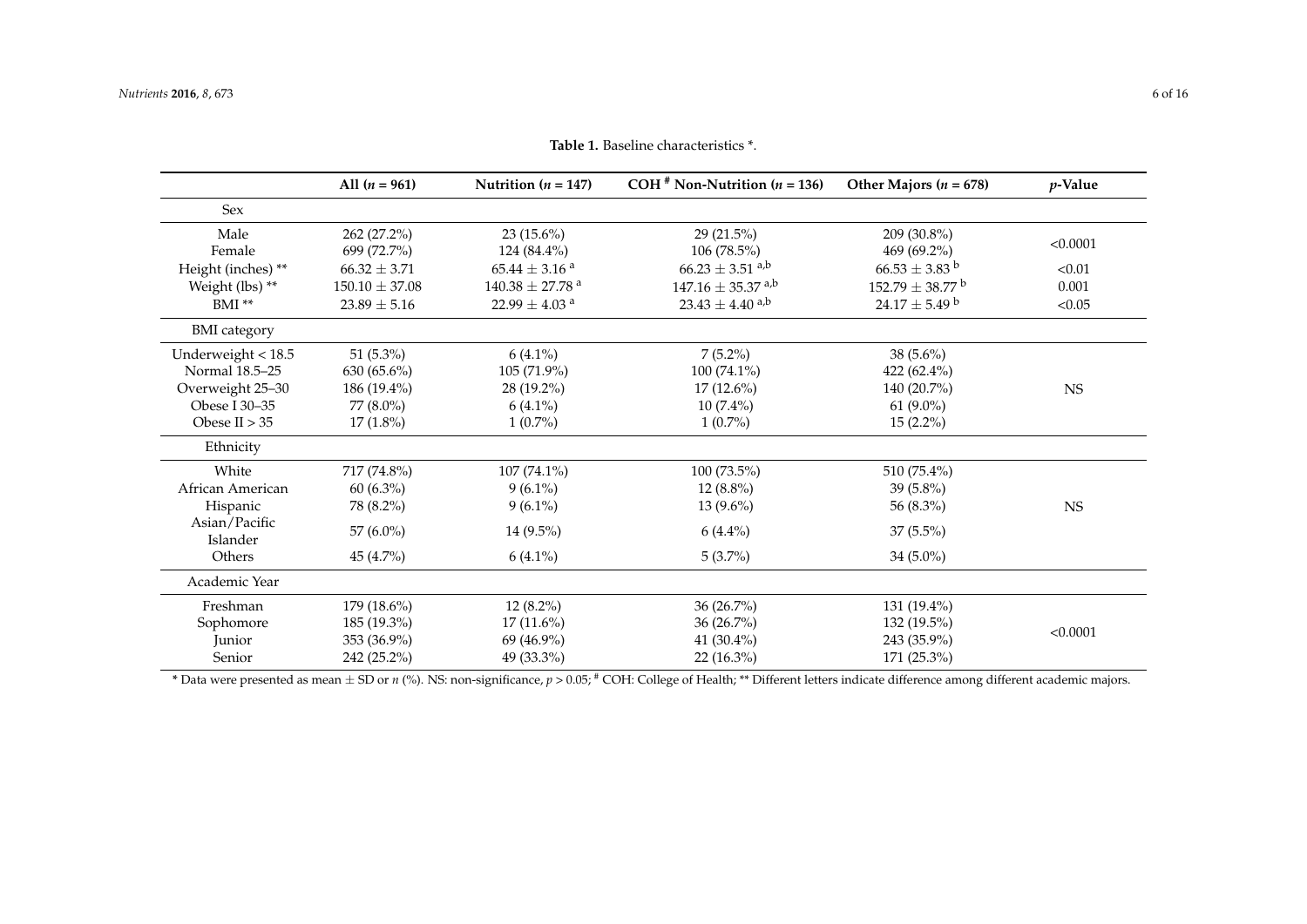|                               |                          |          | All $(n = 961)$ | Nutrition $(n = 147)$    | COH <sup>#</sup> Non-Nutrition $(n = 136)$ | Other Majors $(n = 678)$   | <i>v</i> -Value |
|-------------------------------|--------------------------|----------|-----------------|--------------------------|--------------------------------------------|----------------------------|-----------------|
|                               | <b>Theoretical Range</b> | Min-Max  | Value           |                          |                                            |                            |                 |
| EAT-26                        |                          |          |                 |                          |                                            |                            |                 |
| Dieting scale                 |                          |          | $6.21 \pm 6.56$ | $6.33 \pm 6.14$          | $5.81 \pm 6.28$                            | $6.26 \pm 6.70$            | <b>NS</b>       |
| Bulimia/Food preoccupation    |                          |          | $1.31 \pm 2.61$ | $1.49 \pm 2.44$          | $1.12 \pm 2.33$                            | $1.31 \pm 2.70$            | <b>NS</b>       |
| Oral control scale            |                          |          | $1.81 \pm 2.28$ | $1.49 \pm 1.47$          | $1.57 \pm 1.89$                            | $1.92 \pm 2.47$            | <b>NS</b>       |
| Total score                   |                          |          | $9.32 \pm 9.34$ | $9.31 \pm 7.83$          | $8.49 \pm 8.72$                            | $9.49 \pm 9.76$            | <b>NS</b>       |
| EAT score $>$ 20 (%)          |                          |          | $96(10.0\%)$    | $14(9.5\%)$              | $14(10.3\%)$                               | $68(10.0\%)$               | <b>NS</b>       |
| TFEQ-R18                      |                          |          |                 |                          |                                            |                            |                 |
| Cognitive restraint           | $6 - 24$                 | $6 - 24$ | $12.9 \pm 3.8$  | $12.9 \pm 3.6$           | $12.8 \pm 3.1$                             | $12.9 \pm 4.0$             | <b>NS</b>       |
| Uncontrolled eating           | $9 - 36$                 | $9 - 36$ | $18.7 \pm 5.6$  | $18.8 \pm 5.5$           | $18.5 \pm 5.1$                             | $18.7 \pm 5.6$             | <b>NS</b>       |
| Emotional eating              | $3 - 12$                 | $3 - 12$ | $6.4 \pm 2.6$   | $6.5 \pm 2.5$            | $6.5 \pm 2.6$                              | $6.4 \pm 2.7$              | <b>NS</b>       |
|                               |                          |          | All $(n = 942)$ | Nutrition $(n = 145)$    | COH Non-Nutrition $(n = 134)$              | Other Majors ( $n = 663$ ) | $p$ -Value      |
|                               |                          |          |                 |                          |                                            |                            |                 |
|                               | <b>Theoretical Range</b> | Min-Max  | Value           |                          |                                            |                            |                 |
| <b>YFAS</b>                   |                          |          |                 |                          |                                            |                            |                 |
| Symptom count                 | $0 - 7$                  | $0 - 7$  | $1.91 \pm 1.55$ | $1.85 \pm 1.35$          | $1.96 \pm 1.72$                            | $1.92 \pm 1.55$            | $_{\rm NS}$     |
| "Food dependence" diagnosis   | 11.6%                    |          | 99 (10.3%)      | $14(9.5\%)$              | 19(14%)                                    | 66 (9.7%)                  | <b>NS</b>       |
| Loss of control               | 21.7%                    |          | $81(8.6\%)$     | $12(8.3\%)$              | $11(8.2\%)$                                | 58 (8.7%)                  | <b>NS</b>       |
| Have tried unsuccessfully     | 71.3%                    |          | 845 (89.7%)     | 130 (89.7%)              | 122 (91.0%)                                | 593 (89.4%)                | <b>NS</b>       |
| Large amount of time spent    | 24.0%                    |          | 177 (18.8%)     | $29(20.0\%)$             | $29(21.6\%)$                               | 119 (17.9%)                | <b>NS</b>       |
| Important activities given up | 10.3%                    |          | $128(13.6\%)$   | $16(11.0\%)$             | $20(14.9\%)$                               | $92(13.9\%)$               | <b>NS</b>       |
| Continued despite problems    | 28.3%                    |          | $251(26.6\%)$   | $36(24.8\%)$             | $26(19.4\%)$                               | 189 (28.5%)                | <b>NS</b>       |
| Tolerance                     | 13.5%                    |          | $239(25.4\%)$   | $35(24.1\%)$             | 32 (23.9%)                                 | 172 (25.9%)                | <b>NS</b>       |
| Withdrawal **                 | 16.3%                    |          | 118 (12.5%)     | $14(9.7\%)$ <sup>a</sup> | $27(20.1\%)$ <sup>b</sup>                  | 77 (11.6%) <sup>a</sup>    | < 0.05          |

**Table 2.** Disordered eating behaviors \*.

<span id="page-7-0"></span>**\*** Data were presented as mean ± SD or *n* (%). NS: non-significance, *p* > 0.05; # COH: College of Health; \*\* Different letters indicate difference among different academic majors.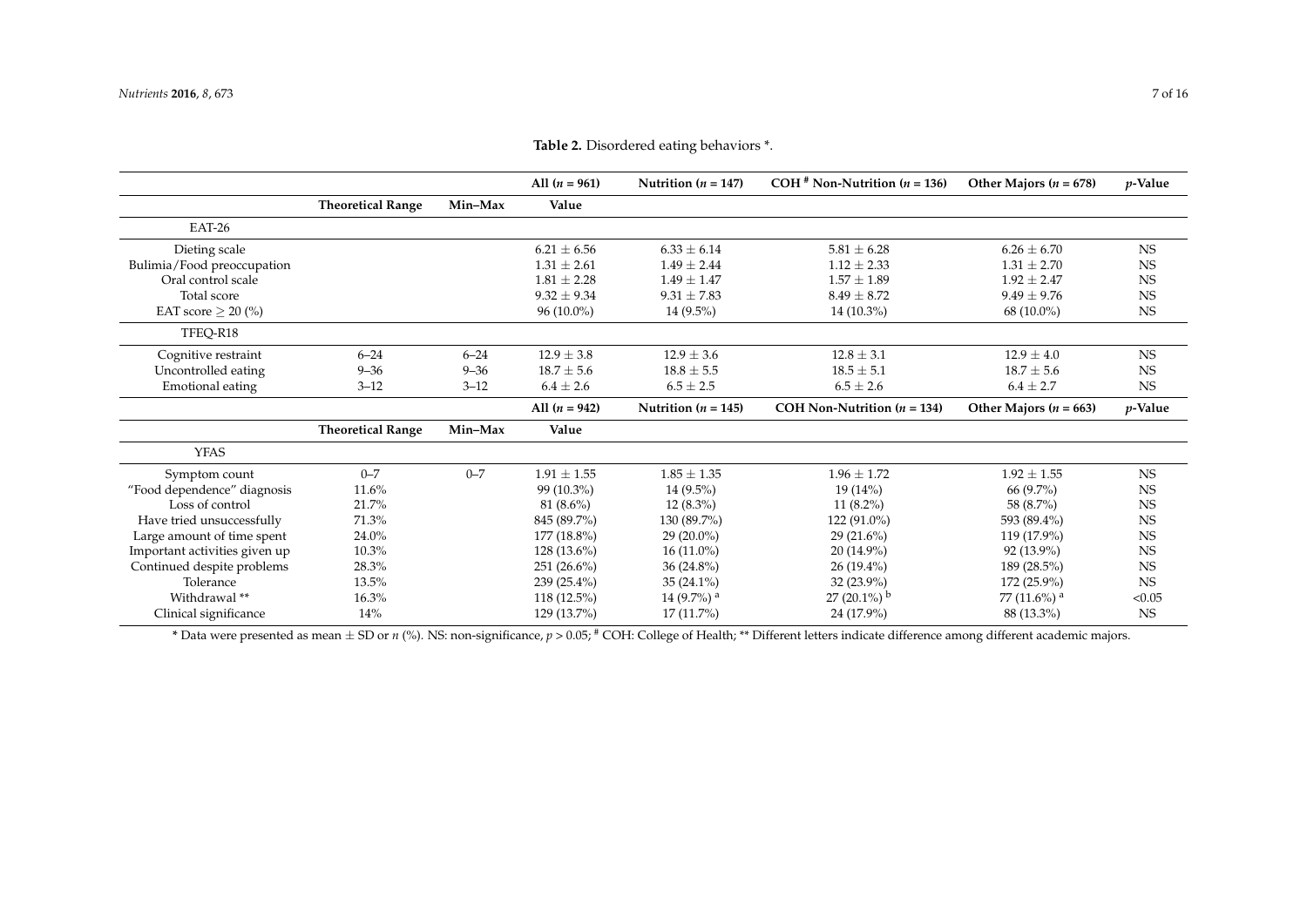YFAS data reported that ninety-nine respondents (10.3%) met the criteria for food addiction—i.e., met symptom count and clinical significance standards. Eight dimensions of food dependence were assessed. The value of "loss of control" was lower in the current surveyed population than the norm value (8.6% vs. 21.7%). The values of "have tried unsuccessfully" and "tolerance" were higher in the current surveyed population compared to the norm value (89.7% vs. 71.3% and 25.4% vs. 13.5%). The values of all other dimensions were comparable to normal values that were surveyed among a healthy general population. When comparing nutrition majors with other groups, there were no significant differences in food dependence symptom count (nutrition major:  $1.85 \pm 1.35$ ; non-nutrition health major:  $1.96 \pm 1.72$ ; other major:  $1.92 \pm 1.55$ ,  $p = 0.823$ ), diagnosed "food dependence" (nutrition major: 9.5%, non-nutrition health major: 14%; other majors: 9.7%, *p* = 0.315), and nearly all eating behavior dimensions except for "withdrawal" with non-nutrition health majors demonstrating more withdrawal behaviors than other two groups  $(9.7\% \text{ vs. } 20.1\% \text{ vs. } 11.6\%, p = 0.013)$ .

#### *3.3. High Risk Subgroup Analysis by Weight Status*

To assess whether the risk for eating disorders varies by weight status group, all participants were divided into two combined weight status categories (underweight/normal and overweight/obese) since there were very few "underweight" and "obese" participants. As shown in Table [3,](#page-8-0) though not significantly different, overall the percentage of high risk participants was lower in underweight/normal weight participants than in overweight/obese participants (8.8% vs. 12.9%,  $p = 0.057$ ). This trend was significantly found in the non-nutrition health major group (underweight/ normal 5.6% vs. overweight/obese 25.9%, *p* = 0.0014). In nutrition and all other majors groups, the percentage of high risk participants was comparable between the underweight/normal weight category and the overweight/obese category  $(p > 0.05)$ . There was no significant difference in high risk prevalence among the academic major groups in either weight category.

<span id="page-8-0"></span>

|                                                                   | A11<br>$(n = 957)$                  | <b>Nutrition</b><br>$(n = 145)$         | COH <sup>#</sup> Non-Nutrition<br>$(n = 134)$ | <b>Other Majors</b><br>$(n = 678)$ | $p$ -Value <sup>1</sup> |
|-------------------------------------------------------------------|-------------------------------------|-----------------------------------------|-----------------------------------------------|------------------------------------|-------------------------|
| Total                                                             |                                     |                                         |                                               |                                    |                         |
| Underweight/Normal<br>Overweight/Obese                            | 678<br>279                          | 111<br>34                               | 107<br>27                                     | 460<br>218                         |                         |
| EAT > 20                                                          |                                     |                                         |                                               |                                    |                         |
| Underweight/Normal<br>Overweight/Obese<br>$p$ -value <sup>2</sup> | $60(8.8\%)$<br>$36(12.9\%)$<br>NS   | $11(9.9\%)$<br>$2(5.9\%)$<br><b>NS</b>  | $6(5.6\%)$<br>$7(25.9\%)$<br>< 0.005          | $43(9.3\%)$<br>$27(12.4\%)$<br>NS. | <b>NS</b><br><b>NS</b>  |
|                                                                   | All<br>$(n = 939)$                  | <b>Nutrition</b><br>$(n = 144)$         | <b>COH Non-Nutrition</b><br>$(n = 133)$       | <b>Other Majors</b><br>$(n = 662)$ | $p$ -Value <sup>1</sup> |
| Total                                                             |                                     |                                         |                                               |                                    |                         |
| Underweight/Normal<br>Overweight/Obese                            | 666<br>273                          | 110<br>34                               | 105<br>28                                     | 451<br>211                         |                         |
| Food addiction (YFAS)                                             |                                     |                                         |                                               |                                    |                         |
| Underweight/Normal<br>Overweight/Obese<br>$p$ -value <sup>2</sup> | 59 (8.9%)<br>$40(14.7\%)$<br>< 0.01 | $10(9.1\%)$<br>$4(11.8\%)$<br><b>NS</b> | $11(10.5\%)$<br>$8(28.6\%)$<br>< 0.05         | $38(8.4\%)$<br>28 (13.3%)<br>NS.   | <b>NS</b><br><b>NS</b>  |

**Table 3.** EAT Score  $\geq 20$  and food addiction diagnosis by weight status  $*$ .

\* Data were presented as *n* (%). NS: non-significance,  $p > 0.05$ ;  $\frac{1}{p}$  *p*-value between three academic majors; <sup>2</sup> *p*-value within each academic major between two weight status categories; # COH: College of Health.

As shown in Table [3,](#page-8-0) overall prevalence of food dependence was significantly lower in the underweight/normal weight category than in the overweight/obese category (8.9% vs. 14.7%,  $p = 0.0087$ ). This trend was consistently found significantly in non-nutrition health major group  $(10.3\% \text{ vs. } 28.6\%, p = 0.015)$  and non-significantly in other two groups (other major: 8.3% vs. 13.0%)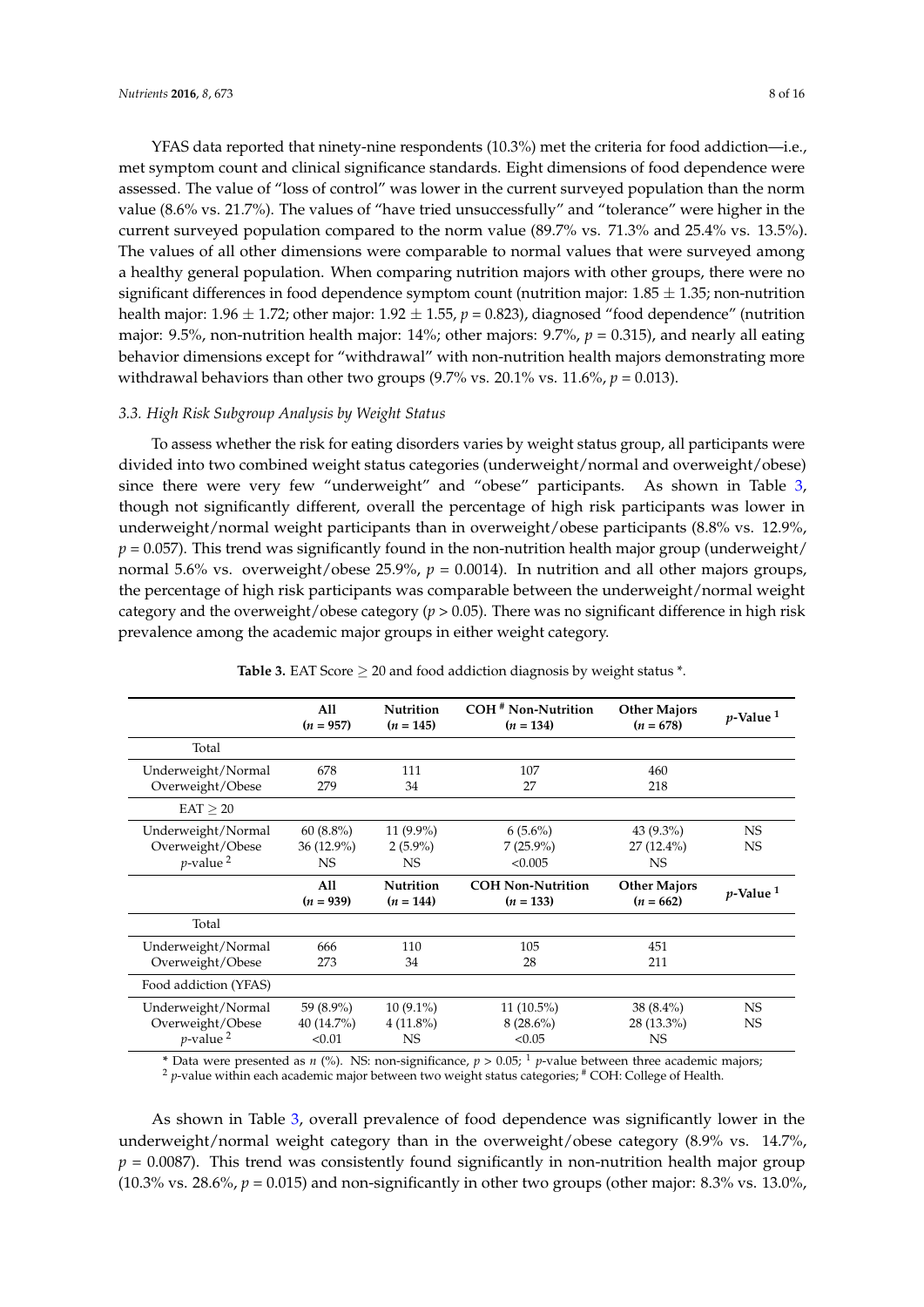$p = 0.0525$ ; nutrition major: 9.1% vs. 11.8%,  $p = 0.646$ ). There was no significant difference in prevalence of food dependence among the three academic major groups in either weight categories.

### *3.4. High Risk Subgroup Analysis by Academic Year*

To assess whether the prevalence changes with progression through the program, all participants were divided into two academic year categories: Freshman/Sophomore and Junior/Senior. As shown in Table [4,](#page-9-0) overall the percentage of high risk participants (EAT  $\geq$  20) was comparable or slightly lower in early academic years than in late academic years (8.8% vs. 10.6%, *p* = 0.366). This pattern was consistently found in the non-nutrition health major group (8.3% vs. 11.1%, *p* = 0.582) and other majors group (8.4% vs. 11.1%,  $p = 0.247$ ). Interestingly, in the nutrition major group, there was a slightly higher percentage of high risk of eating disorders participants in the freshman/sophomore year than in the junior/senior year (13.8% vs. 8.5%,  $p = 0.382$ ). There was no statistically significant difference in total EAT score among the academic major groups in either academic year group.

Overall prevalence of food dependence was comparable in Freshman/Sophomore years to Junior/Senior years (9.5% vs. 11.0%, *p* = 0.479). This trend was found in the non-nutrition health major group (12.7% vs. 14.5%, *p* = 0.757) and other majors group (7.8% vs. 11.4%, *p* = 0.128). Again interestingly, in the nutrition major group, there was a slightly higher percentage of food dependence in freshman/sophomore year than in junior/senior year (17.9% vs. 7.7%, *p* = 0.102). There was no statistically significant difference in prevalence of food dependence among the three academic major groups in either academic year group.

<span id="page-9-0"></span>

|                                                                | All<br>$(n = 959)$                     | <b>Nutrition</b><br>$(n = 147)$        | <b>COH</b> <sup>#</sup> Non-Nutrition<br>$(n = 135)$ | <b>Other Majors</b><br>$(n = 677)$       | $p$ -Value <sup>1</sup> |
|----------------------------------------------------------------|----------------------------------------|----------------------------------------|------------------------------------------------------|------------------------------------------|-------------------------|
| Total                                                          |                                        |                                        |                                                      |                                          |                         |
| Freshman/Sophomore<br>Junior/Senior                            | 364<br>595                             | 29<br>118                              | 72<br>63                                             | 263<br>414                               |                         |
| EAT > 20                                                       |                                        |                                        |                                                      |                                          |                         |
| Freshman/Sophomore<br>Junior/Senior<br>$p$ -value <sup>2</sup> | $32(8.8\%)$<br>$63(10.6\%)$<br>NS.     | $4(13.8\%)$<br>$10(8.5\%)$<br>NS.      | $6(8.3\%)$<br>$7(11.1\%)$<br><b>NS</b>               | $22(8.4\%)$<br>$46(11.1\%)$<br>NS        | <b>NS</b><br><b>NS</b>  |
|                                                                | All<br>$(n = 940)$                     | <b>Nutrition</b><br>$(n = 145)$        | <b>COH Non-Nutrition</b><br>$(n = 133)$              | <b>Other Majors</b><br>$(n = 662)$       | $p$ -Value <sup>1</sup> |
| Total                                                          |                                        |                                        |                                                      |                                          |                         |
| Freshman/Sophomore<br>Junior/Senior                            | 357<br>583                             | 28<br>117                              | 71<br>62                                             | 258<br>404                               |                         |
| Food addiction (YFAS)                                          |                                        |                                        |                                                      |                                          |                         |
| Freshman/Sophomore<br>Junior/Senior<br>$p$ -value <sup>2</sup> | $34(9.5\%)$<br>64 (11.0%)<br><b>NS</b> | $5(17.9\%)$<br>$9(7.7\%)$<br><b>NS</b> | $9(12.7\%)$<br>$9(14.5\%)$<br><b>NS</b>              | $20(7.8\%)$<br>$46(11.4\%)$<br><b>NS</b> | NS.<br><b>NS</b>        |

**Table 4.** EAT Score ≥ 20 and food addiction diagnosis by academic major year category \*.

\* Data were presented as *n* (%). NS: non-significance,  $p > 0.05$ ; <sup>1</sup> *p*-value between three academic majors; <sup>2</sup> *p*-value within each academic major between two academic major year categories; <sup>#</sup> COH: College of Health.

#### *3.5. Co-Occurrence of EAT Score* ≥ *20 and Food Addiction Diagnosis by Weight Status*

Table [5](#page-10-0) presented co-occurrence of EAT Score > 20 and food addiction diagnosis data by weight status. There were, overall, 43 respondents (4.5% or 4.6% depending on total valid respondents) who had co-occurrence of EAT Score  $>$  20 and FA diagnosis. This accounted for 44.8% of all participants who had an EAT score greater than 20 and 43.4% of all participants who met the criteria for FA diagnosis. Out of total respondents, 27 co-occurrences (4.0% or 4.1%) were either underweight or with normal weight and 16 co-occurrences (5.7% or 5.9%) were either overweight or obese (*p* > 0.05 between two weight categories). Out of participants who had an EAT score greater than 20, co-occurrence of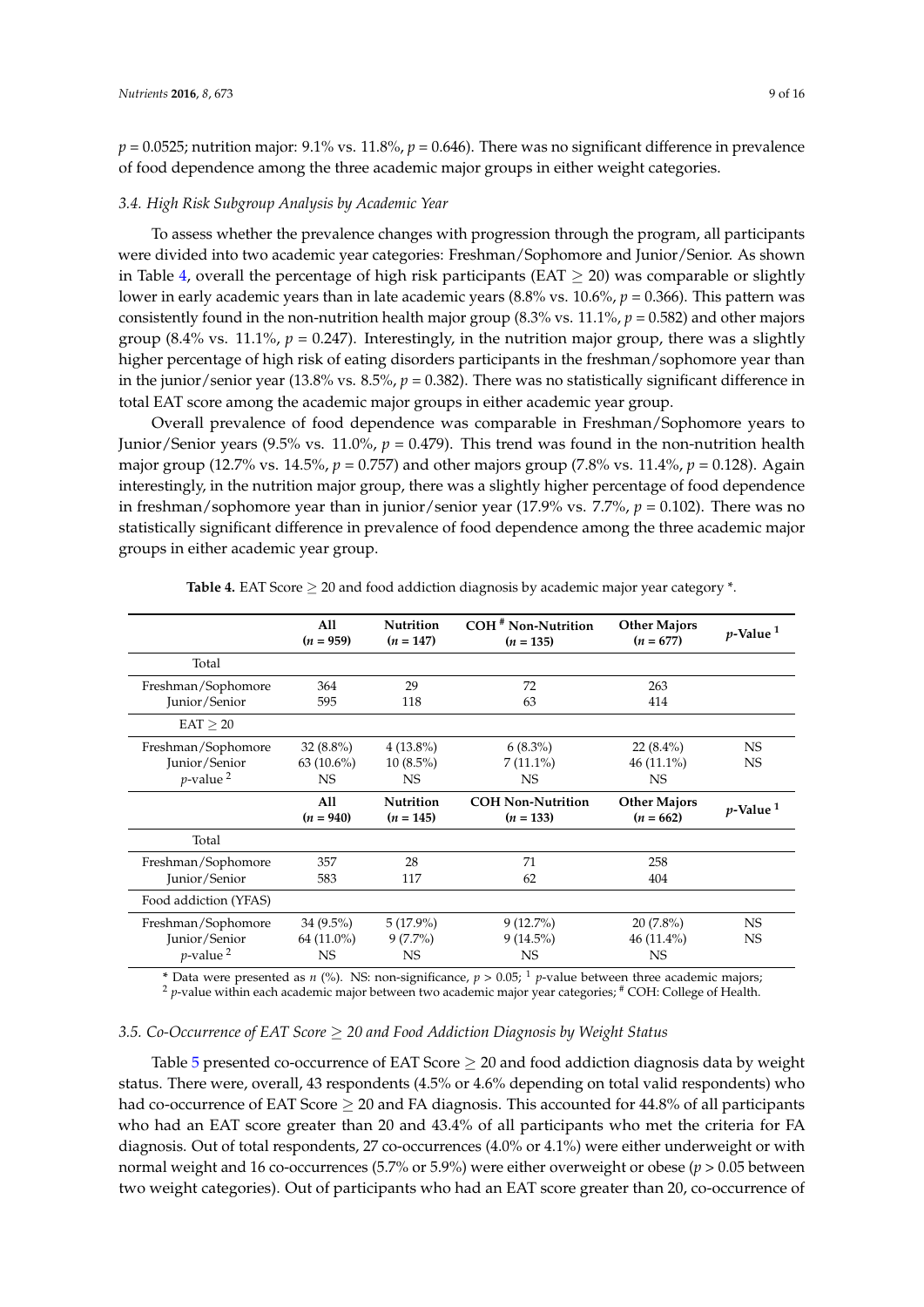EAT Score  $\geq$  20 and FA accounted for 45% in underweight or normal category and 44.4% in overweight or obese category ( $p > 0.05$ ). Out of participants who met the criteria for FA diagnosis, co-occurrence accounted for 45.8% in the underweight or normal category and 40% in the overweight or obese category ( $p > 0.05$ ).

<span id="page-10-0"></span>

|                      | Total   | Underweight/Normal | Overweight/Obese | $p$ -Value $1$ |
|----------------------|---------|--------------------|------------------|----------------|
| $EAT \geq 20$ and FA | 43      | 27                 | 16               |                |
| Total                | 957     | 678                | 279              |                |
| $EAT \geq 20$        | 96      | 60                 | 36               |                |
| $%$ of total         | $4.5\%$ | $4.0\%$            | $5.7\%$          | NS             |
| % of all EAT $> 20$  | 44.8%   | 45%                | 44.4%            | <b>NS</b>      |
| $EAT \geq 20$ and FA | 43      | 27                 | 16               |                |
| Total                | 939     | 666                | 273              |                |
| FA                   | 99      | 59                 | 40               |                |
| $%$ of total         | $4.6\%$ | $4.1\%$            | $5.9\%$          | NS             |
| $%$ of all FA        | 43.4%   | 45.8%              | 40%              | NS             |

**Table 5.** Co-occurrence of EAT Score  $\geq 20$  and food addiction (FA) diagnosis by weight status.

<sup>1</sup> *p*-value between two weight status categories. NS: non-significance,  $p > 0.05$ .

# *3.6. Co-Occurrence of EAT Score* ≥ *20 and Food Addiction Diagnosis by Academic Year*

Table [6](#page-10-1) presented co-occurrence of EAT Score  $\geq$  20 and food addiction diagnosis data by academic year category. There were overall 42 respondents (4.4% or 4.5% depending on total valid respondents) who had a co-occurrence of EAT Score  $\geq$  20 and FA diagnosis. This accounted for 44.2% of all participants who had an EAT score greater than 20 and 42.9% of all participants who met the criteria for FA diagnosis. Out of total respondents, 13 co-occurrences (3.6%) were either freshman or sophomore and 29 co-occurrences (4.9% or 5.0%) were either junior or senior students ( $p > 0.05$  between two academic year categories). Out of participants who had EAT score greater than 20, co-occurrence of EAT Score  $\geq$  20 and FA accounted for 40.6% in freshman or sophomore category and 46% in junior or senior category (*p* > 0.05). Out of participants who met the criteria for FA diagnosis, co-occurrence accounted for 38.2% in freshman or sophomore category and 45.3% in junior or senior category (*p* > 0.05).

<span id="page-10-1"></span>

|                     | Total    | Freshman/Sophomore | Junior/Senior | $p$ -Value <sup>1</sup> |
|---------------------|----------|--------------------|---------------|-------------------------|
| $EAT > 20$ and FA   | 42       | 13                 | 29            |                         |
| Total               | 959      | 364                | 595           |                         |
| EAT > 20            | 95       | 32                 | 63            |                         |
| $%$ of total        | $4.4\%$  | $3.6\%$            | $4.9\%$       | NS.                     |
| % of all EAT $> 20$ | $44.2\%$ | $40.6\%$           | 46%           | NS.                     |
| $EAT > 20$ and FA   | 42       | 13                 | 29            |                         |
| Total               | 940      | 357                | 583           |                         |
| FA                  | 98       | 34                 | 64            |                         |
| $%$ of total        | 4.5%     | $3.6\%$            | $5.0\%$       | <b>NS</b>               |
| $%$ of all FA       | 42.9%    | 38.2%              | 45.3%         | NS                      |

**Table 6.** Co-occurrence of EAT Score  $\geq$  20 and food addiction (FA) diagnosis by academic year.

<sup>1</sup> *p*-value between two academic major year categories. NS: non-significance,  $p > 0.05$ .

# **4. Discussion**

This study assessed the prevalence of disordered eating behaviors and food addiction among nutrition versus non-nutrition major college students. To the best of our knowledge, this is the first study to assess the prevalence of food addiction, as assessed by the YFAS, in college students specifically majoring in nutrition. This is also one of the first studies to assess disordered eating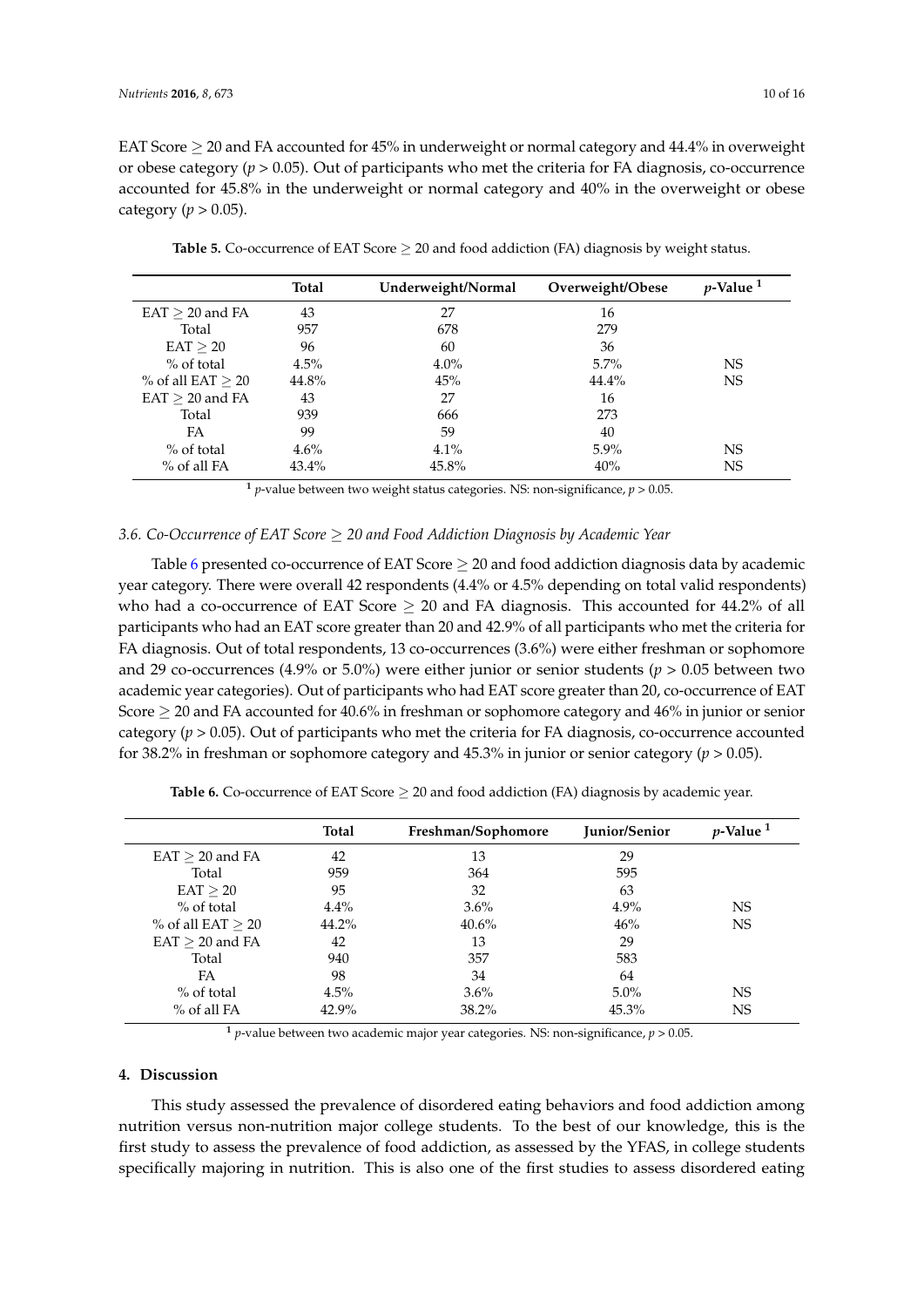behaviors in different weight status groups and academic years among college students. There are several important novel findings derived from this study.

There were 10% of participants at high risk of eating disorders (EAT  $\geq$  20) among surveyed respondents. This percentage was comparable to what was found in previous US studies, which ranged from 9% to 15% among college students including both genders [\[6,](#page-14-5)[7,](#page-14-7)[48,](#page-16-3)[49\]](#page-16-4). Compared to other countries, this percentage is lower than what was reported from college students in a French study (20.5%) [\[8\]](#page-14-6), in Pakistani medical students (22.75%) [\[50\]](#page-16-5), in Malaysian university students (18.2%) [\[51\]](#page-16-6), and students in a public university in Spain (17.6%) [\[52\]](#page-16-7), but higher than in a Romanian study (7%) [\[42\]](#page-15-16). A much lower rate of disordered eating attitudes and behaviors was reported in Chinese college students (4.5%) [\[53\]](#page-16-8). The wide range of positive EAT scores may reflect the true difference in prevalence of eating disorders among college students in different geographic regions worldwide. The self-reported nature of the EAT questionnaire may also partially explain the wide range of prevalence. Current evidence does not indicate higher levels of disordered eating behaviors in more developed counties than in other countries because the prevalence among college students ranged from 9% to 20.5% in Western countries and 4.5%–23% in Eastern countries. Moreover, one study reported that Filipino students were 10.9 times more likely to have disordered eating behaviors than their American counterparts [\[54\]](#page-16-9). Almost all studies used EAT-26 as the instrument of measure. EAT-26 scores have shown high association with eating disorder symptoms and the questionnaire has shown high reliability [\[55\]](#page-16-10); therefore, differences were not caused by questionnaires used.

When comparing disordered eating behaviors among different majors, there was no difference among nutrition majors, health-related non-nutrition majors, and other majors. In addition, there were no differences among academic majors in either the EAT-26 subscales (i.e., dietary restraint, binge eating behavior, and oral control level) or the TFEQ-R18 subscales (i.e., cognitive restraint, loss of control, and emotional eating). These findings are in agreement with some studies [\[17](#page-14-15)[,18](#page-14-16)[,39\]](#page-15-13), in which students in nutrition major were neither at higher risk of eating disorder nor differed in subscale behaviors, compared to students in other majors. This is inconsistent, however, with other studies, in which female nutrition and dietetics students had higher levels of disordered eating attitudes and behaviors (EAT-26 scores) compared to other first year program students [\[15\]](#page-14-21), and nutrition students showed higher levels of dietary restraint than non-nutrition students [\[12,](#page-14-11)[14\]](#page-14-13). In those studies, nutrition students might be at higher levels of food restriction in order to lose or maintain weight than in other majors [\[12](#page-14-11)[,14\]](#page-14-13). However, the high restraint levels in first year college students might possibly have been counterbalanced by healthy approaches to weight control or healthier food choices and were not necessarily transformed to eating disorders in later program years [\[12\]](#page-14-11). In fact, two studies have reported that dietary restraint scores decreased in students of higher years in both nutrition and non-nutrition students [\[12,](#page-14-11)[17\]](#page-14-15).

Our study is the first study assessing food addiction, as assessed by YFAS, among college students and the difference between nutrition majors versus other majors. Overall, 10.3% of participants were identified as "food dependent". This percentage is slightly lower than the norm score (11.6%), i.e., percentage of food dependence among the general public [\[23\]](#page-15-1). This number is also lower than some other reports. In one review article, the weighted mean prevalence of food addiction (FA) diagnosis was 19.9% for adults across 20 studies [\[29\]](#page-15-3). In adults younger than 35 years of age, the mean FA prevalence was 17.0% [\[29\]](#page-15-3). In our study, the number of FA symptoms was  $1.91 \pm 1.55$ , which is within the range of reported symptom counts from 20 studies (from 1.8 to 4.6) out of a possible total score of seven. In addition, the symptom count is comparable to the reported symptom count of non-clinical samples:  $1.7 \pm 0.4$  [\[29\]](#page-15-3). Compared to other academic majors, nutrition major had a statistically indifferent prevalence of FA diagnosis and indifferent FA symptom count. This lack of significant differences in FA diagnosis and FA symptoms among three academic majors is consistent with our EAT-26 and TFEQ-R18 findings, which indicated that, in our sample population, the eating behaviors and attitudes, emotional control, and food addiction, etc., did not differ between nutrition and non-nutrition majors. Among all seven specific addiction symptoms, only withdrawal showed a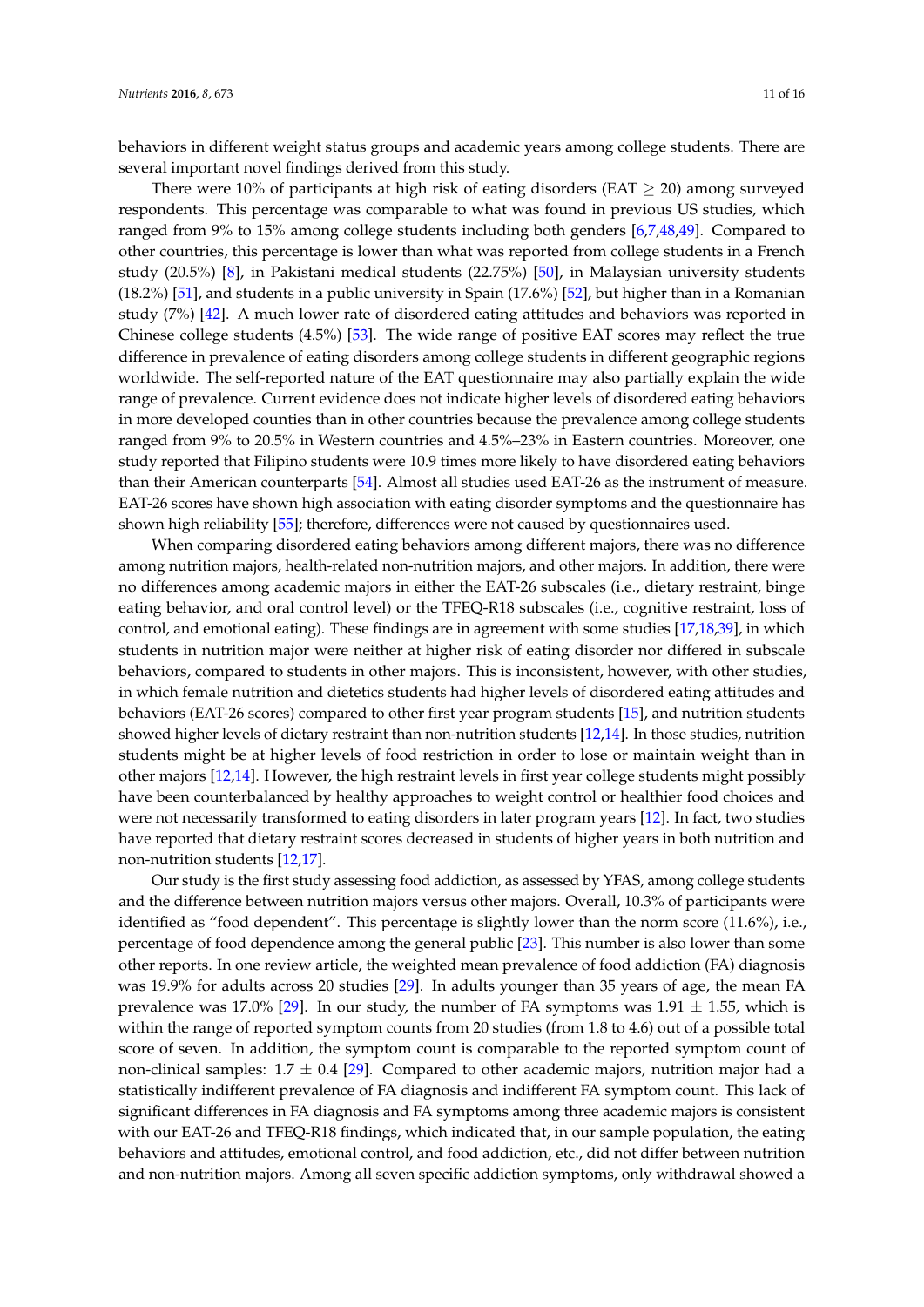significant difference with non-nutrition health majors having higher withdrawal symptoms than the other academic major categories. With current limited evidence, this may merit future investigation.

The present study reported that eating disorder high risk participants (EAT  $\geq$  20) were more prevalent among overweight/obese participants than underweight/normal participants in non-nutrition health major (Table [3,](#page-8-0) *p* < 0.005). In nutrition students and students studying other majors, however, risk prevalence was comparable between the overweight/obese group and the underweight/normal weight group (*p* > 0.05). According to a Romanian study, all surveyed medical students with high risk disordered eating behaviors (EAT  $\geq$  20) were underweight or normal weight [\[42\]](#page-15-16). That indicates that being overweight or obese did not increase the chances of having an eating disorder. It should be noted that there were only 70 total students surveyed and only 5 students had high EAT-26 scores. The small sample size of that study might reduce the generalization of their findings [\[42\]](#page-15-16). In another study, the percentage of students with EAT-26  $\geq$  20 did not differ between BMI  $\geq$  25 and BMI < 25 in either African American or Caucasian college students [\[49\]](#page-16-4). This is consistent with one study of 4201 American college participants, in which researchers revealed that an EAT-26 score of  $\geq$ 20 was not associated with weight status [\[48\]](#page-16-3). A similar percentage of students with disordered eating behaviors was reported in a normal weight group and an overweight/obese group (EAT  $\geq$  20: 15.0% in normal weight vs. 15.3% in overweight/obese). An EAT-26 score of  $\geq$  20 has been suggestive of anorexia nervosa and bulimia nervosa [\[56\]](#page-16-11). For nutrition and all other major students, normal weight status does not necessarily indicate low risk of disordered eating behavior. High EAT  $\geq$  20 while being normal weight might suggest dieting or risk of anorexia nervosa. Alternatively, more EAT  $\geq$  20 participants in the overweight/obese group than the underweight/normal weight group in non-nutrition health majors may indicate more binge eaters in this group. One study has reported more college students with an EAT-26 score  $\geq$  11 in overweight/obese group than normal weight group [\[48\]](#page-16-3). EAT-26 score of  $\geq$ 11 has been associated with a high risk of binge eating disorder [\[57\]](#page-16-12). Thus, weight status might be an indicator of binge eating, or binge eating disorder, among college students. Screening and treating weight problems may facilitate the treatment of disordered eating behaviors for these students.

In our study, food dependence was more prevalent in overweight/obese participants than in underweight/normal weight participants overall (*p* < 0.01) and for non-nutrition health major (*p* < 0.05). A non-significant but similar pattern was also found in nutrition and all other students. There was evidence from one study that higher prevalence of food addiction is found among overweight and obese adults (25%) [\[58\]](#page-16-13). Increased food addiction symptomology was also suggested to relate to less short-term weight loss (seven weeks) [\[47\]](#page-16-2). The present study together with previous literature suggest that "food addiction" might be a valid phenotype of obesity in the college student age population, including nutrition students. Reducing weight might help relieve the food addiction symptoms for students.

Though non-statistically significant, our study reported that less nutrition students engaged in disordered eating behaviors (EAT-26  $\geq$  20) in higher academic years compared to lower academic years. This is consistent with some other reports. A South African study reported that there was a non-significantly lower prevalence of disordered eating in junior/senior dietetic students compared to freshman dietetic students (18.4% vs. 33.3%,  $p = 0.151$ ) [\[17\]](#page-14-15). In the same study, there was an observed trend of lower levels of dietary restraint and disinhibition in later years of study than freshman year [\[17\]](#page-14-15). In another study, more advanced nutrition students showed healthier food choices (freshman vs. seventh semester and above), whereas the corresponding controls showed slightly greater unhealthy food choices [\[12\]](#page-14-11). However, with relatively small sample size and statistical non-significance in the present study, we cannot make a definitive conclusion.

Similarly, as students stayed in the program longer, there was a non-significant lower percentage of nutrition students being classified as "food dependent". In the other two major categories, the percentage showed little change across years. Our study is the first study to report food addiction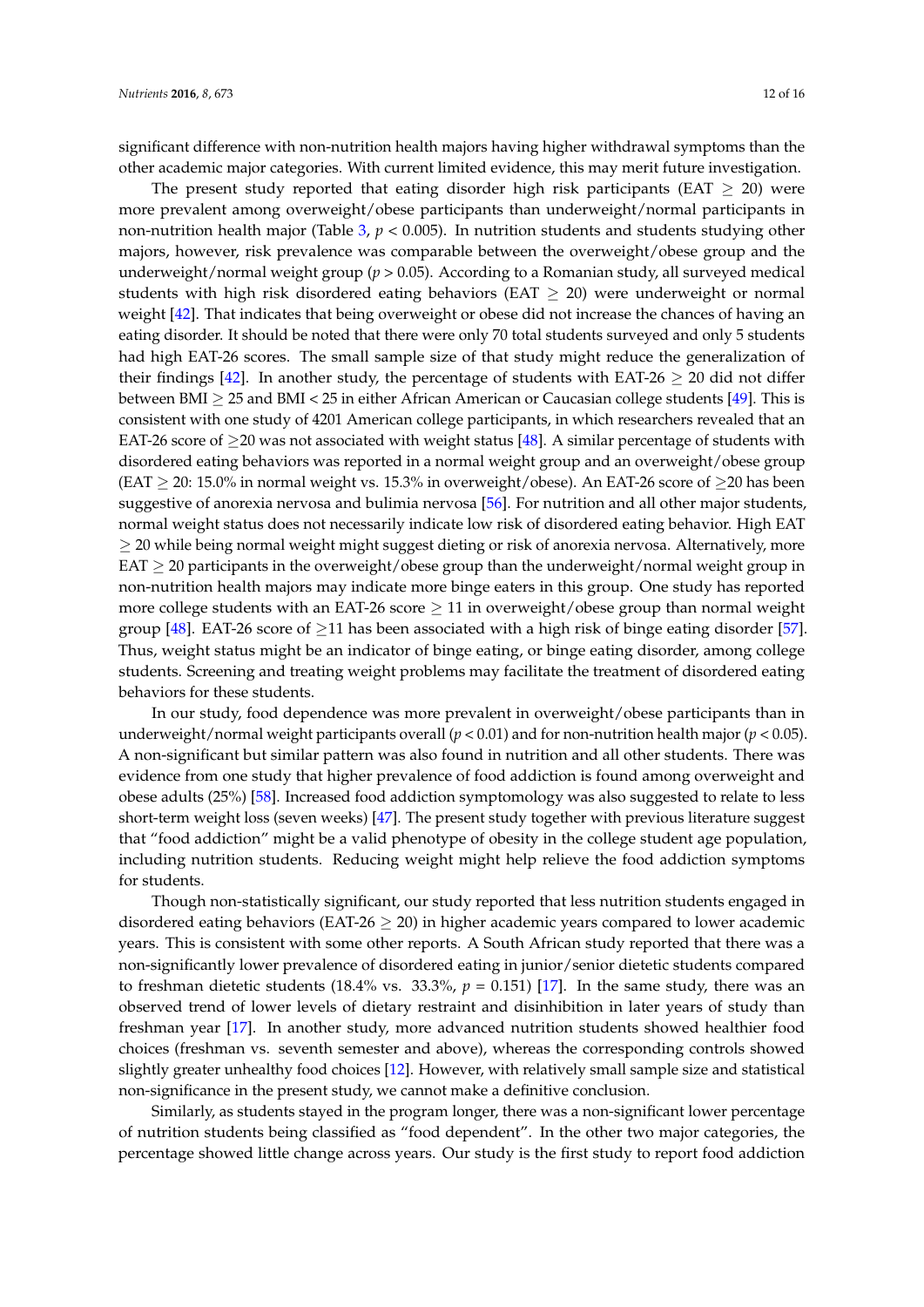changes in different years of nutrition students and would benefit from further investigation with larger sample sizes and in other populations.

In the current study, 43% to 45% of the high risk participants (EAT  $\geq$  20 or FA) had co-occurrence of both eating disorder risk and food addiction risk. In a previous large non-clinical sample, 47.1% of binge eating disorder participants endorsed "food addiction" while 83.6% of bulimia nervosa participants met "food addiction" threshold [\[35\]](#page-15-9). It was reported that co-occurrence of food addiction and binge eating or binge eating related eating disorders (BED and BN) was associated with more severe psychopathology (i.e., anxiety and depressive symptoms) and clinical symptoms (i.e., time spent dieting, subjective binge eating episode, disordered eating attitude) [\[35](#page-15-9)[,36\]](#page-15-10). When screening and treating for eating disorders, identifying people presenting food addiction may be important for clinical treatment. The co-occurrence was not associated with weight status or academic year status in our participants. This may be contributed by the relatively small sample of people who had co-occurrence of disordered eating behavior and food addiction. More research is warranted regarding this.

Concerns of high eating disorder prevalence in nutrition students have been expressed widely by nutrition educators of the world [\[13](#page-14-12)[,59\]](#page-16-14). The current study did not find a higher prevalence of disordered eating behavior among nutrition majors than other majors; however, overall 10% of participants reported disordered eating behaviors indicating the need of increasing awareness of eating disorders among college students. In a study from 14 counties, 48% of nutrition faculty members thought screening for eating disorders in nutrition students would be a good idea [\[13\]](#page-14-12). The current study suggests that screening for eating disorders campus-wide might be a necessary prevention approach for eating disorders.

This study has a couple of limitations. First, there might be response bias. Because the data is self-reported, there might be a potential for socially desirable responding from participants. Students may be inclined to underreport symptoms. Second, the measures did not include assessments of general psychopathology (e.g., depressive and anxiety symptoms). These psychological behaviors are strongly related with food addiction and disordered eating behaviors [\[32,](#page-15-6)[60\]](#page-16-15). Third, the measures in current study were chosen based on similar research studies using the same measures. Though to our best knowledge, there is not a "gold standard" with respect to assessing disordered eating behaviors, some other measures—e.g., Eating Disorder Examination Questionnaire (EDE-Q)—might be considered for a more comprehensive assessment in the future. Fourth, this study was a cross-sectional survey. It would be beneficial to have a prospective cohort study that follows the same cohort from first year to graduation. Fifth, the current study only included undergraduate students of nutrition majors. It would be interesting to observe any difference between undergraduate vs. graduate nutrition students.

#### **5. Conclusions**

Our study demonstrated that disordered eating behaviors are a concern facing both nutrition and non-nutrition students. Screening among college students campus-wide, increasing awareness of eating disorders, promoting healthy eating habits, and encouraging overweight/obese students to lose weight could be potential strategies to help reduce the development of eating disorders among all college students.

**Acknowledgments:** This research was supported by the UNF Faculty Development Grant Scholarship. The authors thank Rebecca Corwin and Brittnee Williams for proofreading the manuscript. The authors also thank Jill Snyder, Jennifer Ross and Jaqueline Shank for disseminating study information and encouraging nutrition major students to participate in the study.

**Author Contributions:** Z. Yu conceived and designed the study, analyzed the data, and wrote the paper; M. Tan performed the study.

**Conflicts of Interest:** The authors declare no conflict of interest.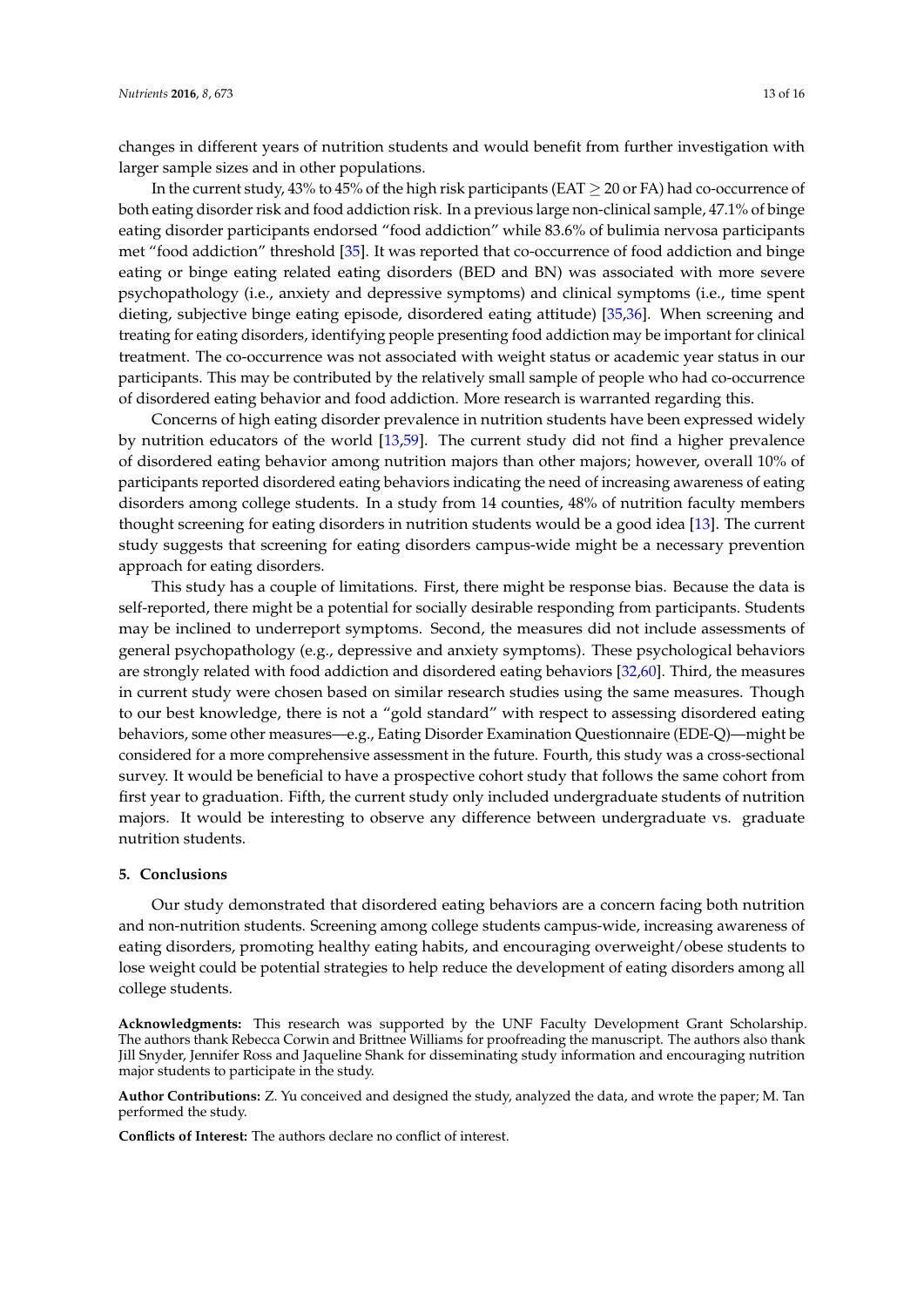# **References**

- <span id="page-14-0"></span>1. American Psychiatric Association. *Diagnostic and Statistical Manual of Mental Disorders: DSM-V*; American Psychiatric Association: Washington, DC, USA, 2013.
- <span id="page-14-1"></span>2. Kinzl, J.F.; Traweger, C.; Trefalt, E.; Mangweth, B.; Biebl, W. Binge eating disorder in females: A population-based investigation. *Int. J. Eat. Disord.* **1999**, *25*, 287–292. [\[CrossRef\]](http://dx.doi.org/10.1002/(SICI)1098-108X(199904)25:3<287::AID-EAT6>3.0.CO;2-8)
- <span id="page-14-2"></span>3. Quick, V.M.; Byrd-Bredbenner, C. Disturbed eating behaviours and associated psychographic characteristics of college students. *J. Hum. Nutr. Diet.* **2013**, *26*, 53–63. [\[CrossRef\]](http://dx.doi.org/10.1111/jhn.12060) [\[PubMed\]](http://www.ncbi.nlm.nih.gov/pubmed/23627697)
- <span id="page-14-3"></span>4. Hudson, J.I.; Hiripi, E.; Pope, H.G., Jr.; Kessler, R.C. The prevalence and correlates of eating disorders in the national comorbidity survey replication. *Biol. Psychiatry* **2007**, *61*, 348–358. [\[CrossRef\]](http://dx.doi.org/10.1016/j.biopsych.2006.03.040) [\[PubMed\]](http://www.ncbi.nlm.nih.gov/pubmed/16815322)
- <span id="page-14-4"></span>5. Hoek, H.W. Incidence, prevalence and mortality of anorexia nervosa and other eating disorders. *Curr. Opin. Psychiatry* **2006**, *19*, 389–394. [\[CrossRef\]](http://dx.doi.org/10.1097/01.yco.0000228759.95237.78) [\[PubMed\]](http://www.ncbi.nlm.nih.gov/pubmed/16721169)
- <span id="page-14-5"></span>6. Hoerr, S.L.; Bokram, R.; Lugo, B.; Bivins, T.; Keast, D.R. Risk for disordered eating relates to both gender and ethnicity for college students. *J. Am. Coll. Nutr.* **2002**, *21*, 307–314. [\[CrossRef\]](http://dx.doi.org/10.1080/07315724.2002.10719228) [\[PubMed\]](http://www.ncbi.nlm.nih.gov/pubmed/12166527)
- <span id="page-14-7"></span>7. Eisenberg, D.; Nicklett, E.J.; Roeder, K.; Kirz, N.E. Eating disorder symptoms among college students: Prevalence, persistence, correlates, and treatment-seeking. *J. Am. Coll. Health* **2011**, *59*, 700–707. [\[CrossRef\]](http://dx.doi.org/10.1080/07448481.2010.546461) [\[PubMed\]](http://www.ncbi.nlm.nih.gov/pubmed/21950250)
- <span id="page-14-6"></span>8. Tavolacci, M.P.; Grigioni, S.; Richard, L.; Meyrignac, G.; Dechelotte, P.; Ladner, J. Eating disorders and associated health risks among university students. *J. Nutr. Educ. Behav.* **2015**, *47*, 412–420. [\[CrossRef\]](http://dx.doi.org/10.1016/j.jneb.2015.06.009) [\[PubMed\]](http://www.ncbi.nlm.nih.gov/pubmed/26363936)
- <span id="page-14-8"></span>9. Striegel-Moore, R.H. Risk factors for eating disorders. *Ann. N. Y. Acad. Sci.* **1997**, *817*, 98–109. [\[CrossRef\]](http://dx.doi.org/10.1111/j.1749-6632.1997.tb48199.x) [\[PubMed\]](http://www.ncbi.nlm.nih.gov/pubmed/9239181)
- <span id="page-14-9"></span>10. Ozier, A.D.; Henry, B.W.; American Dietetic, A. Position of the American dietetic association: Nutrition intervention in the treatment of eating disorders. *J. Am. Diet. Assoc.* **2011**, *111*, 1236–1241. [\[CrossRef\]](http://dx.doi.org/10.1016/j.jada.2011.06.016) [\[PubMed\]](http://www.ncbi.nlm.nih.gov/pubmed/21802573)
- <span id="page-14-10"></span>11. Reiter, C.S.; Graves, L. Nutrition therapy for eating disorders. *Nutr. Clin. Pract.* **2010**, *25*, 122–136. [\[CrossRef\]](http://dx.doi.org/10.1177/0884533610361606) [\[PubMed\]](http://www.ncbi.nlm.nih.gov/pubmed/20413693)
- <span id="page-14-11"></span>12. Korinth, A.; Schiess, S.; Westenhoefer, J. Eating behaviour and eating disorders in students of nutrition sciences. *Public Health Nutr.* **2010**, *13*, 32–37. [\[CrossRef\]](http://dx.doi.org/10.1017/S1368980009005709) [\[PubMed\]](http://www.ncbi.nlm.nih.gov/pubmed/19433007)
- <span id="page-14-12"></span>13. Drummond, D.; Hare, M.S. Dietitians and eating disorders: An international issue. *Can. J. Diet. Pract. Res.* **2012**, *73*, 86–90. [\[CrossRef\]](http://dx.doi.org/10.3148/73.2.2012.86) [\[PubMed\]](http://www.ncbi.nlm.nih.gov/pubmed/22668844)
- <span id="page-14-13"></span>14. Poinhos, R.; Alves, D.; Vieira, E.; Pinhao, S.; Oliveira, B.M.; Correia, F. Eating behaviour among undergraduate students. Comparing nutrition students with other courses. *Appetite* **2015**, *84*, 28–33. [\[CrossRef\]](http://dx.doi.org/10.1016/j.appet.2014.09.011) [\[PubMed\]](http://www.ncbi.nlm.nih.gov/pubmed/25240638)
- <span id="page-14-21"></span>15. Gonidakis, F.; Sigala, A.; Varsou, E.; Papadimitriou, G. A study of eating attitudes and related factors in a sample of first-year female nutrition and dietetics students of Harokopion University in Athens, Greece. *Eat. Weight Disord.* **2009**, *14*, e121–e127. [\[CrossRef\]](http://dx.doi.org/10.1007/BF03327809) [\[PubMed\]](http://www.ncbi.nlm.nih.gov/pubmed/19934625)
- <span id="page-14-14"></span>16. Kolka, M.; Abayomi, J. Body image dissatisfaction among food-related degree students. *Nutr. Food Sci.* **2012**, *42*, 139–147. [\[CrossRef\]](http://dx.doi.org/10.1108/00346651211228423)
- <span id="page-14-15"></span>17. Kassier, S.; Veldman, F. Eating behavior, eating attitude and body mass index of dietetic students versus non-dietetic majors: A South African perspective. *S. Afr. J. Clin. Nutr.* **2014**, *27*, 109–113. [\[CrossRef\]](http://dx.doi.org/10.1080/16070658.2014.11734498)
- <span id="page-14-16"></span>18. Mealha, V.; Ferreira, C.; Guerra, I.; Ravasco, P. Students of dietetics & nutrition; a high risk group for eating disorders? *Nutr. Hosp.* **2013**, *28*, 1558–1566. [\[PubMed\]](http://www.ncbi.nlm.nih.gov/pubmed/24160216)
- <span id="page-14-17"></span>19. Nergiz-Unal, R.; Bilgic, P.; Yabanci, N. High tendency to the substantial concern on body shape and eating disorders risk of the students majoring nutrition or sport sciences. *Nutr. Res. Pract.* **2014**, *8*, 713–718. [\[CrossRef\]](http://dx.doi.org/10.4162/nrp.2014.8.6.713) [\[PubMed\]](http://www.ncbi.nlm.nih.gov/pubmed/25489412)
- <span id="page-14-18"></span>20. Racette, S.B.; Deusinger, S.S.; Strube, M.J.; Highstein, G.R.; Deusinger, R.H. Weight changes, exercise, and dietary patterns during freshman and sophomore years of college. *J. Am. Coll. Health* **2005**, *53*, 245–251. [\[CrossRef\]](http://dx.doi.org/10.3200/JACH.53.6.245-251) [\[PubMed\]](http://www.ncbi.nlm.nih.gov/pubmed/15900988)
- <span id="page-14-19"></span>21. De Macedo, I.C.; de Freitas, J.S.; da Silva Torres, I.L. The Influence of Palatable Diets in Reward System Activation: A Mini Review. *Adv. Pharmacol. Sci.* **2016**, *2016*, 7238679. [\[CrossRef\]](http://dx.doi.org/10.1155/2016/7238679) [\[PubMed\]](http://www.ncbi.nlm.nih.gov/pubmed/27087806)
- <span id="page-14-20"></span>22. Randolph, T.G. The descriptive features of food addiction; addictive eating and drinking. *Q. J. Stud. Alcohol* **1956**, *17*, 198–224. [\[PubMed\]](http://www.ncbi.nlm.nih.gov/pubmed/13336254)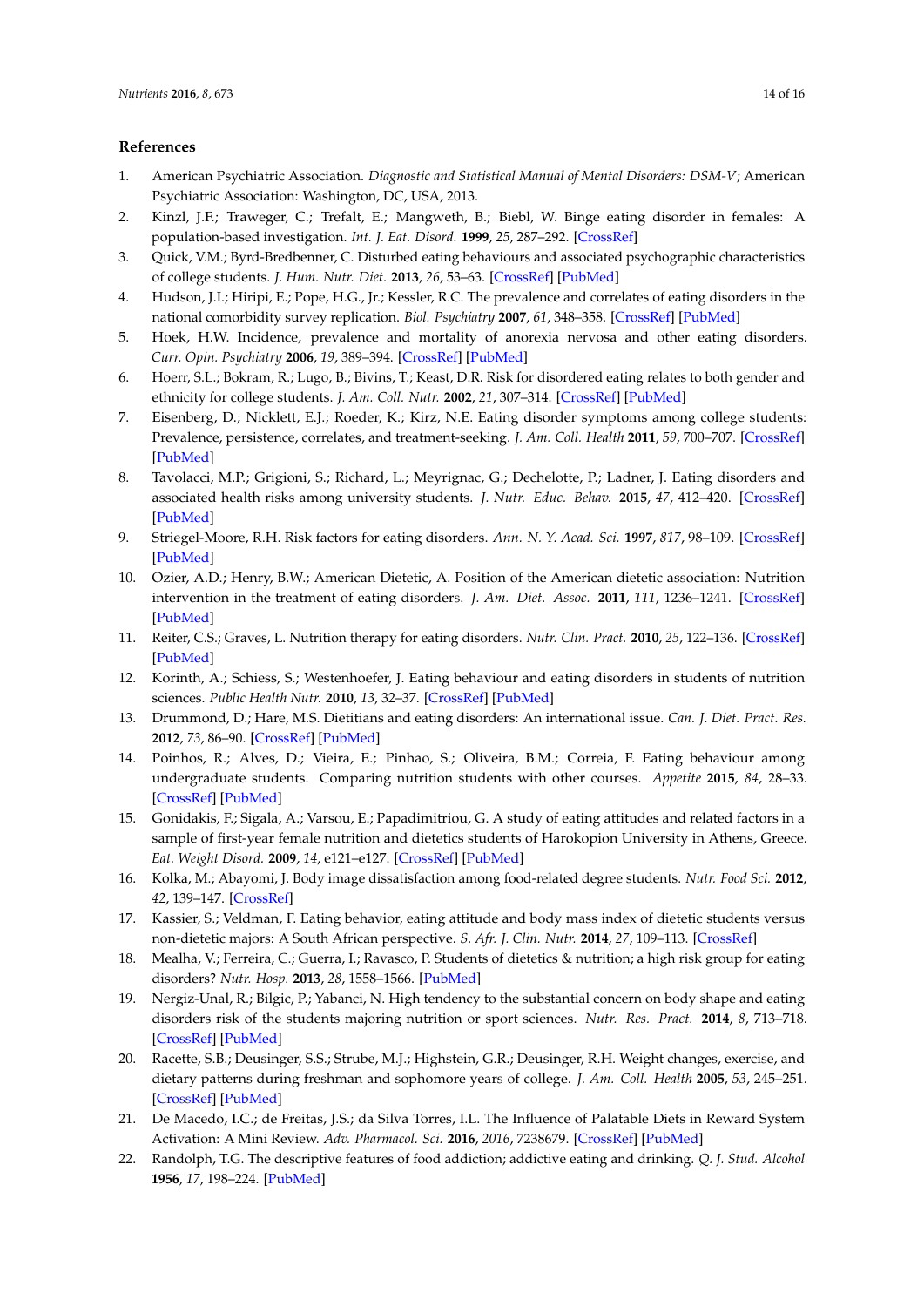- <span id="page-15-1"></span>23. Gearhardt, A.N.; Corbin, W.R.; Brownell, K.D. Preliminary validation of the yale food addiction scale. *Appetite* **2009**, *52*, 430–436. [\[CrossRef\]](http://dx.doi.org/10.1016/j.appet.2008.12.003) [\[PubMed\]](http://www.ncbi.nlm.nih.gov/pubmed/19121351)
- 24. Gearhardt, A.N.; Davis, C.; Kuschner, R.; Brownell, K.D. The addiction potential of hyperpalatable foods. *Curr. Drug Abuse Rev.* **2011**, *4*, 140–145. [\[CrossRef\]](http://dx.doi.org/10.2174/1874473711104030140) [\[PubMed\]](http://www.ncbi.nlm.nih.gov/pubmed/21999688)
- 25. Gearhardt, A.N.; Corbin, W.R.; Brownell, K.D. Food addiction: An examination of the diagnostic criteria for dependence. *J. Addict. Med.* **2009**, *3*, 1–7. [\[CrossRef\]](http://dx.doi.org/10.1097/ADM.0b013e318193c993) [\[PubMed\]](http://www.ncbi.nlm.nih.gov/pubmed/21768996)
- 26. Corwin, R.L.; Grigson, P.S. Symposium overview—Food addiction: Fact or fiction? *J. Nutr.* **2009**, *139*, 617–619. [\[CrossRef\]](http://dx.doi.org/10.3945/jn.108.097691) [\[PubMed\]](http://www.ncbi.nlm.nih.gov/pubmed/19176750)
- <span id="page-15-0"></span>27. Hebebrand, J.; Albayrak, O.; Adan, R.; Antel, J.; Dieguez, C.; de Jong, J.; Leng, G.; Menzies, J.; Mercer, J.G.; Murphy, M.; et al. "Eating addiction", rather than "food addiction", better captures addictive-like eating behavior. *Neurosci. Biobehav. Rev.* **2014**, *47*, 295–306. [\[CrossRef\]](http://dx.doi.org/10.1016/j.neubiorev.2014.08.016) [\[PubMed\]](http://www.ncbi.nlm.nih.gov/pubmed/25205078)
- <span id="page-15-2"></span>28. American Psychiatric Association. *Diagnostic and Statistical Manual of Mental Disorders: DSM-IV*; American Psychiatric Association: Washington, DC, USA, 2010.
- <span id="page-15-3"></span>29. Pursey, K.M.; Stanwell, P.; Gearhardt, A.N.; Collins, C.E.; Burrows, T.L. The Prevalence of Food Addiction as Assessed by the Yale Food Addiction Scale: A Systematic Review. *Nutrients* **2014**, *6*, 4552–4590. [\[CrossRef\]](http://dx.doi.org/10.3390/nu6104552) [\[PubMed\]](http://www.ncbi.nlm.nih.gov/pubmed/25338274)
- <span id="page-15-4"></span>30. Obregón, A.; Fuentes, J.; Pettinelli, P. Association between food addiction and nutritional status in Chilean college students. *Rev. Med. Chil.* **2015**, *143*, 589–597. [\[CrossRef\]](http://dx.doi.org/10.4067/S0034-98872015000500006) [\[PubMed\]](http://www.ncbi.nlm.nih.gov/pubmed/26203570)
- <span id="page-15-5"></span>31. Pedram, P.; Wadden, D.; Amini, P.; Gulliver, W.; Randell, E.; Cahill, F.; Vasdev, S.; Goodridge, A.; Carter, J.C.; Zhai, G.; et al. Food addiction: Its prevalence and significant association with obesity in the general population. *PLoS ONE* **2013**, *8*, e74832. [\[CrossRef\]](http://dx.doi.org/10.1371/journal.pone.0074832) [\[PubMed\]](http://www.ncbi.nlm.nih.gov/pubmed/24023964)
- <span id="page-15-6"></span>32. Gearhardt, A.N.; White, M.A.; Masheb, R.M.; Morgan, P.T.; Crosby, R.D.; Grilo, C.M. An examination of the food addiction construct in obese patients with binge eating disorder. *Int. J. Eat. Disord.* **2012**, *45*, 657–663. [\[CrossRef\]](http://dx.doi.org/10.1002/eat.20957) [\[PubMed\]](http://www.ncbi.nlm.nih.gov/pubmed/22684991)
- <span id="page-15-7"></span>33. Gearhardt, A.N.; White, M.A.; Masheb, R.M.; Grilo, C.M. An examination of food addiction in a racially diverse sample of obese patients with binge eating disorder in primary care settings. *Compr. Psychiatry* **2013**, *54*, 500–505. [\[CrossRef\]](http://dx.doi.org/10.1016/j.comppsych.2012.12.009) [\[PubMed\]](http://www.ncbi.nlm.nih.gov/pubmed/23332551)
- <span id="page-15-8"></span>34. Meule, A.; von Rezori, V.; Blechert, J. Food addiction and bulimia nervosa. *Eur Eat. Disord. Rev.* **2014**, *22*, 331–337. [\[CrossRef\]](http://dx.doi.org/10.1002/erv.2306) [\[PubMed\]](http://www.ncbi.nlm.nih.gov/pubmed/24995543)
- <span id="page-15-9"></span>35. Gearhardt, A.N.; Boswell, R.G.; White, M.A. The Association of "Food Addiction" with Disordered Eating and Body Mass Index. *Eat. Behav.* **2014**, *15*, 427–433. [\[CrossRef\]](http://dx.doi.org/10.1016/j.eatbeh.2014.05.001) [\[PubMed\]](http://www.ncbi.nlm.nih.gov/pubmed/25064294)
- <span id="page-15-10"></span>36. Imperatori, C.; Innamorati, M.; Lamis, D.A.; Farina, B.; Pompili, M.; Contardi, A.; Fabbricatore, M. Childhood trauma in obese and overweight women with food addiction and clinical-level of binge eating. *Child. Abuse Negl.* **2016**, *58*, 180–190. [\[CrossRef\]](http://dx.doi.org/10.1016/j.chiabu.2016.06.023) [\[PubMed\]](http://www.ncbi.nlm.nih.gov/pubmed/27442689)
- <span id="page-15-11"></span>37. Kass, A.E.; Wang, A.Z.; Kolko, R.P.; Holland, J.C.; Altman, M.; Trockel, M.; Taylor, C.B.; Wilfley, D.E. Identification as overweight by medical professionals: Relation to eating disorder diagnosis and risk. *Eat. Behav.* **2015**, *17*, 62–68. [\[CrossRef\]](http://dx.doi.org/10.1016/j.eatbeh.2014.12.013) [\[PubMed\]](http://www.ncbi.nlm.nih.gov/pubmed/25602172)
- <span id="page-15-12"></span>38. Napolitano, M.A.; Himes, S. Race, weight, and correlates of binge eating in female college students. *Eat. Behav.* **2011**, *12*, 29–36. [\[CrossRef\]](http://dx.doi.org/10.1016/j.eatbeh.2010.09.003) [\[PubMed\]](http://www.ncbi.nlm.nih.gov/pubmed/21184970)
- <span id="page-15-13"></span>39. Harris, N.; Gee, D.; d'Acquisto, D.; Ogan, D.; Pritchett, K. Eating disorder risk, exercise dependence, and body weight dissatisfaction among female nutrition and exercise science university majors. *J. Behav. Addict.* **2015**, *4*, 206–209. [\[CrossRef\]](http://dx.doi.org/10.1556/2006.4.2015.029) [\[PubMed\]](http://www.ncbi.nlm.nih.gov/pubmed/26551912)
- <span id="page-15-14"></span>40. Mintz, L.B.; O'Halloran, M.S. The Eating Attitudes Test: Validation with DSM-IV eating disorder criteria. *J. Personal. Assess.* **2000**, *74*, 489–503. [\[CrossRef\]](http://dx.doi.org/10.1207/S15327752JPA7403_11) [\[PubMed\]](http://www.ncbi.nlm.nih.gov/pubmed/10900574)
- <span id="page-15-15"></span>41. Garner, D.M.; Olmsted, M.P.; Bohr, Y.; Garfinkel, P.E. The eating attitudes test: Psychometric features and clinical correlates. *Psychol. Med.* **1982**, *12*, 871–878. [\[CrossRef\]](http://dx.doi.org/10.1017/S0033291700049163) [\[PubMed\]](http://www.ncbi.nlm.nih.gov/pubmed/6961471)
- <span id="page-15-16"></span>42. Mocanu, V. Overweight, obesity and dieting attitudes among college students in Romania. *Endocr. Care* **2013**, *9*, 241–248. [\[CrossRef\]](http://dx.doi.org/10.4183/aeb.2013.241)
- <span id="page-15-17"></span>43. Eat-26 Self-Test Interpretation. Available online: <http://www.eat-26.com/interpretation.php> (accessed on 3 March 2016).
- <span id="page-15-18"></span>44. Karlsson, J.; Persson, L.O.; Sjostrom, L.; Sullivan, M. Psychometric properties and factor structure of the three-factor eating questionnaire (TFEQ) in obese men and women. Results from the Swedish obese subjects (SOS) study. *Int. J. Obes. Relat. Metab. Disord.* **2000**, *24*, 1715–1725. [\[CrossRef\]](http://dx.doi.org/10.1038/sj.ijo.0801442) [\[PubMed\]](http://www.ncbi.nlm.nih.gov/pubmed/11126230)